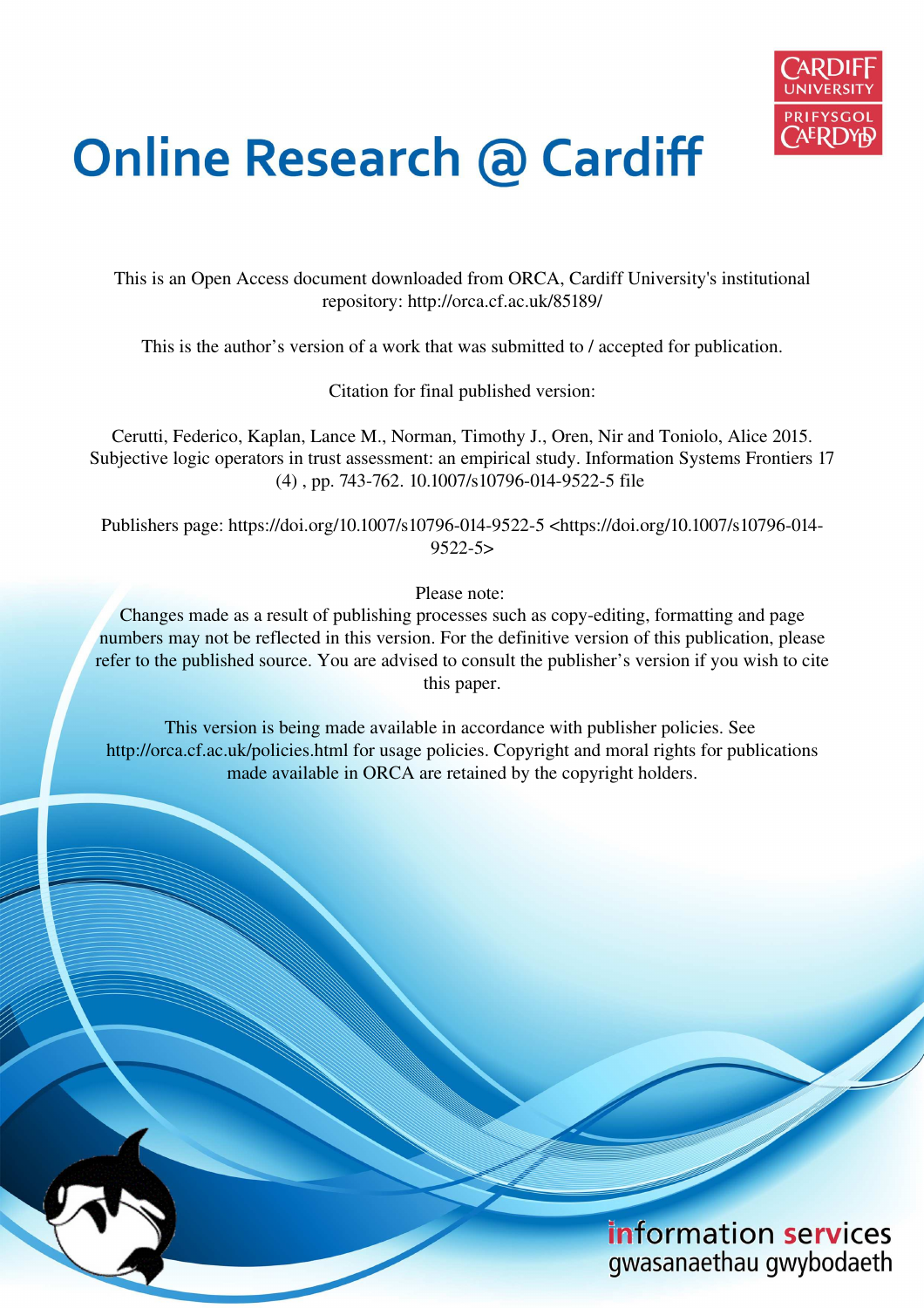### Subjective Logic Operators in Trust Assessment: An Empirical Study

Federico Cerutti · Lance M. Kaplan · Timothy J. Norman · Nir Oren · Alice Toniolo

Received: date / Accepted: date

Abstract Computational trust mechanisms aim to produce trust ratings from both direct and indirect information about agents' behaviour. Subjective Logic (SL) has been widely adopted as the core of such systems via its fusion and discount operators. In recent research we revisited the semantics of these operators to explore an alternative, geometric interpretation. In this paper we present principled desiderata for discounting and fusion operators in SL. Building upon this we present operators that satisfy these desirable properties, including a family of discount operators. We then show, through a rigorous empirical study, that specific, geometrically interpreted, operators significantly outperform standard SL operators in estimating ground truth. These novel operators offer real advantages for computational models of

Research was sponsored by US Army Research laboratory and the UK Ministry of Defence and was accomplished under Agreement Number W911NF-06-3-0001. The views and conclusions contained in this document are those of the authors and should not be interpreted as representing the official policies, either expressed or implied, of the US Army Research Laboratory, the U.S. Government, the UK Ministry of Defense, or the UK Government. The US and UK Governments are authorized to reproduce and distribute reprints for Government purposes notwithstanding any copyright notation hereon.

Corresponding author: F. Cerutti.

F. Cerutti · T. J. Norman · N. Oren · A. Toniolo University of Aberdeen School of Natural and Computing Science King's College AB24 3UE, Aberdeen, UK E-mail: f.cerutti@abdn.ac.uk E-mail: t.j.norman@abdn.ac.uk E-mail: n.oren@abdn.ac.uk E-mail: a.toniolo@abdn.ac.uk

L. Kaplan US Army Research Laboratory Adelphi MD, USA E-mail: lkaplan@ieee.org

trust and reputation, in which they may be employed without modifying other aspects of an existing system.

Keywords Trust and reputation · Information fusion · Uncertain reasoning

#### 1 Introduction

Trust forms the backbone of human and artificial societies, improving robustness of interactions by restricting the actions of untrusted entities and mitigating the impact of untrusted information [\(Sensoy et al. 2013\)](#page-15-0). Within the multiagent systems community [\(Sabater and Sierra 2005\)](#page-15-1), the problem of how to determine the degree of trustworthiness to assign to other agents is foundational for the notion of agency and for its defining relation of acting "on behalf of". Trustworthiness is utilised when selecting partners for interactions; distrusted agents are less likely to be engaged, reducing their influence over the system.

Trust mechanisms aim to compute a level of trust based on direct and second-hand interactions between agents. The latter, commonly referred to as *reputational* information, is obtained from other agents which have interacted with the subject of the assessment. Aspects of such systems that have been examined include how to minimise the damage caused by collusion between agents [\(Haghpanah and des Jardins](#page-14-0) [2012\)](#page-14-0), the nature of reputation information [\(Jøsang et al.](#page-15-2) [2012\)](#page-15-2), and examining trust in specific contexts and agent interaction configurations [\(Burnett and Oren 2012\)](#page-14-1).

In this paper we strengthen the analysis of an alternative to Jøsang's Subjective Logic (SL) discounting and combination operators [\(Jøsang 2001\)](#page-14-2), which we have previously described in [\(Cerutti et al. 2013a\)](#page-14-3). In particular, we enlarged the range of proposed discounting operators in order to provide a more comprehensive experimental evaluation. Instead of providing single operators we present a general approach,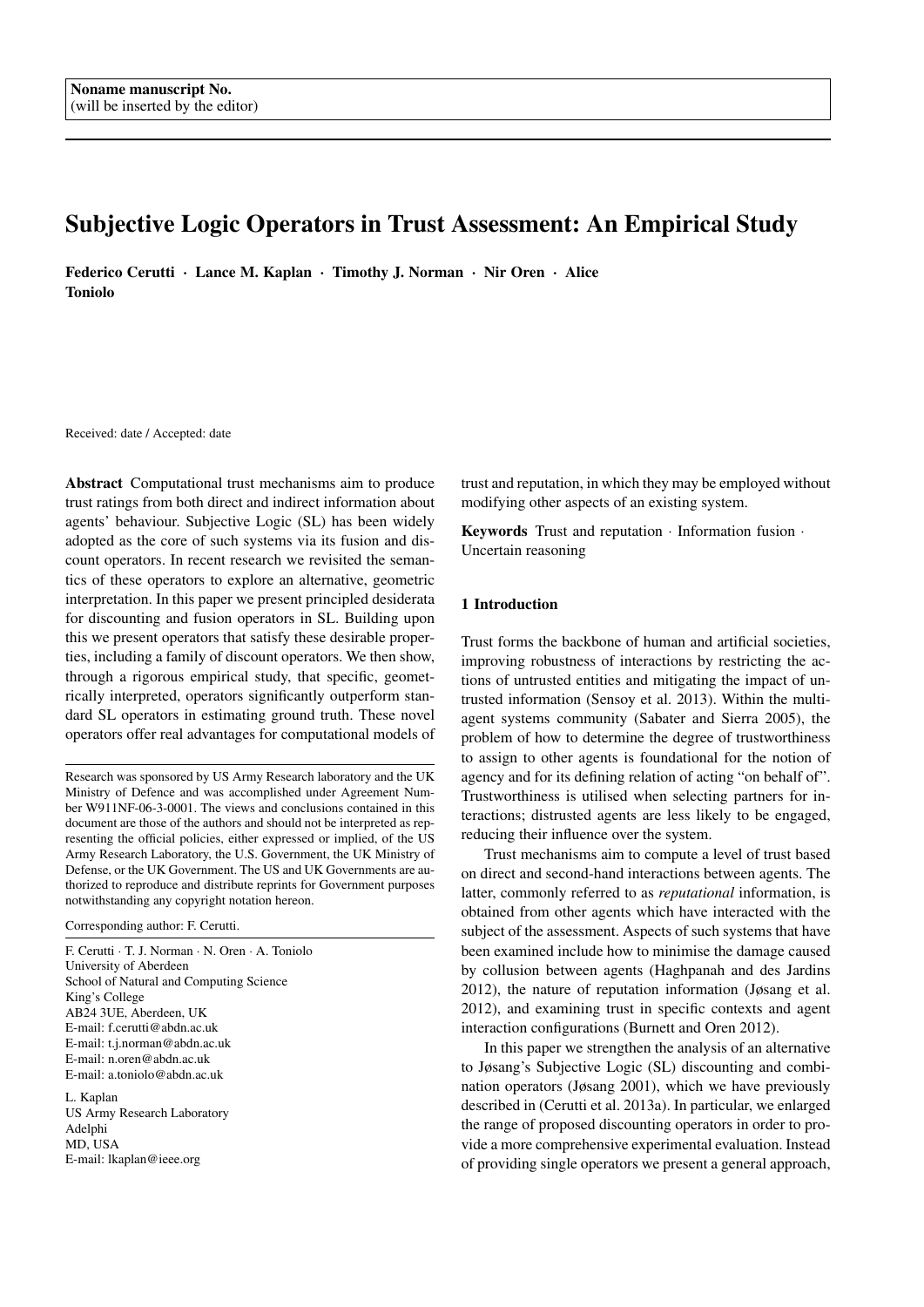from which an entire family of operators can be derived that are proved to be compliant with specific desirable properties. From our analysis we can deduce some new interesting statistical properties of Jøsang's operators, as well as of the proposed operators. This evaluation methodology introduces two different metrics: the *expected value distance* from the ground truth, and the *geometric distance* from the ground truth. According to the former, our family of operators are shown to be almost equivalent to Jøsang's original operators, and significantly more accurate in one case. Using the latter metric, our operators compute reputation opinions closer to the ground truth than Jøsang's, with the exception of one case. Further, one of our proposed discounting operators outperforms the traditional SL operator on both metrics.

In the next section we present desiderata for discounting and fusion operators, grounded on how trust models such as SL are employed in practice. After a brief overview of Jøsang's SL in Section [3,](#page-3-0) we formalise the desiderata in Section [4](#page-4-0) considering SL opinions, and show that they are not satisfied by existing SL operators. We describe our proposed operators in Section [5,](#page-5-0) and prove that they comply with the desirable properties presented. Then, in Section [6,](#page-7-0) we describe our experiment designed to conduct the comparative study among the operators, and, in Section [7,](#page-9-0) we evaluate our results to determine their significance. We summarise the conclusions that can be drawn from this study in Section [8.](#page-14-4) In order to improve the readability of the paper, proofs of the described results can be found in Appendix [B](#page-16-0) (Appendix [A](#page-15-3) discusses the mathematical foundations of the proposed operators).

#### <span id="page-2-2"></span>2 Desiderata for Discounting and Fusion Operators

In this work we focus on trust relations where an agent referred to as the *truster* —  $X$  — "depends" on a *trustee* —  $Y_i$  — [\(Castelfranchi and Falcone 2010\)](#page-14-5). As a concrete example, we examine the case where a trustee is responsible for providing some information to a truster, as exemplified by the following scenario.

<span id="page-2-1"></span>Example 1 *Let* X *be a military analyst who is collecting evidence in order to decide whether or not a specific area contains a certain type of weapon. In particular, he needs a datum* m *from two sensors*  $Y_1$  *and*  $Y_2$ *, each of which has a history of failure, thus affecting the trust* X *places in them. Here,*  $X$  *is the truster, and*  $Y_1$  *and*  $Y_2$  *the trustees.* 

In such a scenario, the degree of trustworthiness of  $Y_1$ and  $Y_2$  is normally computed from historical data [\(Jøsang](#page-14-6) [and McAnally 2004\)](#page-14-6). Suppose that  $X$  asks  $Y_1$  and  $Y_2$  about  $m$ . Let us consider the case where  $Y$  informs that it believes that m holds (we write Y to indicate either  $Y_1$  or  $Y_2$ ).

Example 1 (Continued) *Belief. Suppose that* Y *answers that* m *holds with absolute certainty. However,* Y *has had a history of (random) failures, which means that* X *does not completely trust* Y *'s reports. In this situation, it seems reasonable for* X *to derive an* opinion *about the likelihood of* m *with an upper limit equivalent to its trust in* Y *.*

The above scenario gives us an intuition about a first desideratum concerning discounting opinions, viz.:

 $desD_1$ : when the trustworthiness degree of a trustee  $Y$  is derived from historical data, if  $Y$  informs  $X$  that  $m$  holds with absolute certainty,  $X$  should believe  $m$ as much as it believes Y .

On the other hand, if  $Y$  informs  $X$  that it is uncertain about  $m$ , this should be directly reflected in  $X$ 's opinion about m.

Example 1 (Continued) *Uncertainty. Consider the case where* Y *informs* X *that it is unable to observe* m*. Here, there is complete uncertainty with regard to the degree of trustworthiness associated with* Y *'s reports about* m*.*

We can thus derive an additional desideratum:

 $\text{des}D_2$ : if Y informs X that it is uncertain about  $m, X$  is also uncertain about  $m$ .

In addition, we can identify an intermediate case, where it is known that the current situation negatively affects the degree of trustworthiness, and where an estimate of this effect can be determined. This is illustrated in the following scenario.

Example 1 (Continued) *Intermediate evidence. Suppose that* Y *reports that its opinion about* m *is not accurate, but there is some evidence in favour of* m*, and some evidence against it (with some degree of uncertainty)*[1](#page-2-0) *. In this case* X *knows that the data received is somewhat accurate, and can therefore derive a degree of trustworthiness in the information regarding* m *received from* Y *.*

This illustrates another desideratum regarding the discounting of opinions, namely:

 $desD<sub>3</sub>$ : when the trustworthiness degree of a trustee  $Y$  is derived from historical data, if  $Y$  informs  $X$  that  $m$  holds with some degree of certainty,  $X$  should believe  $m$  no more than the trustworthiness degree of Y.

There are cases where the queried datum is not evidence about a datum, but rather an opinion about another agent.

<span id="page-2-0"></span> $<sup>1</sup>$  An example of this is GPS data, which is known to be inaccurate</sup> if you are using civilian equipment [\(Bisdikian et al. 2012\)](#page-14-7).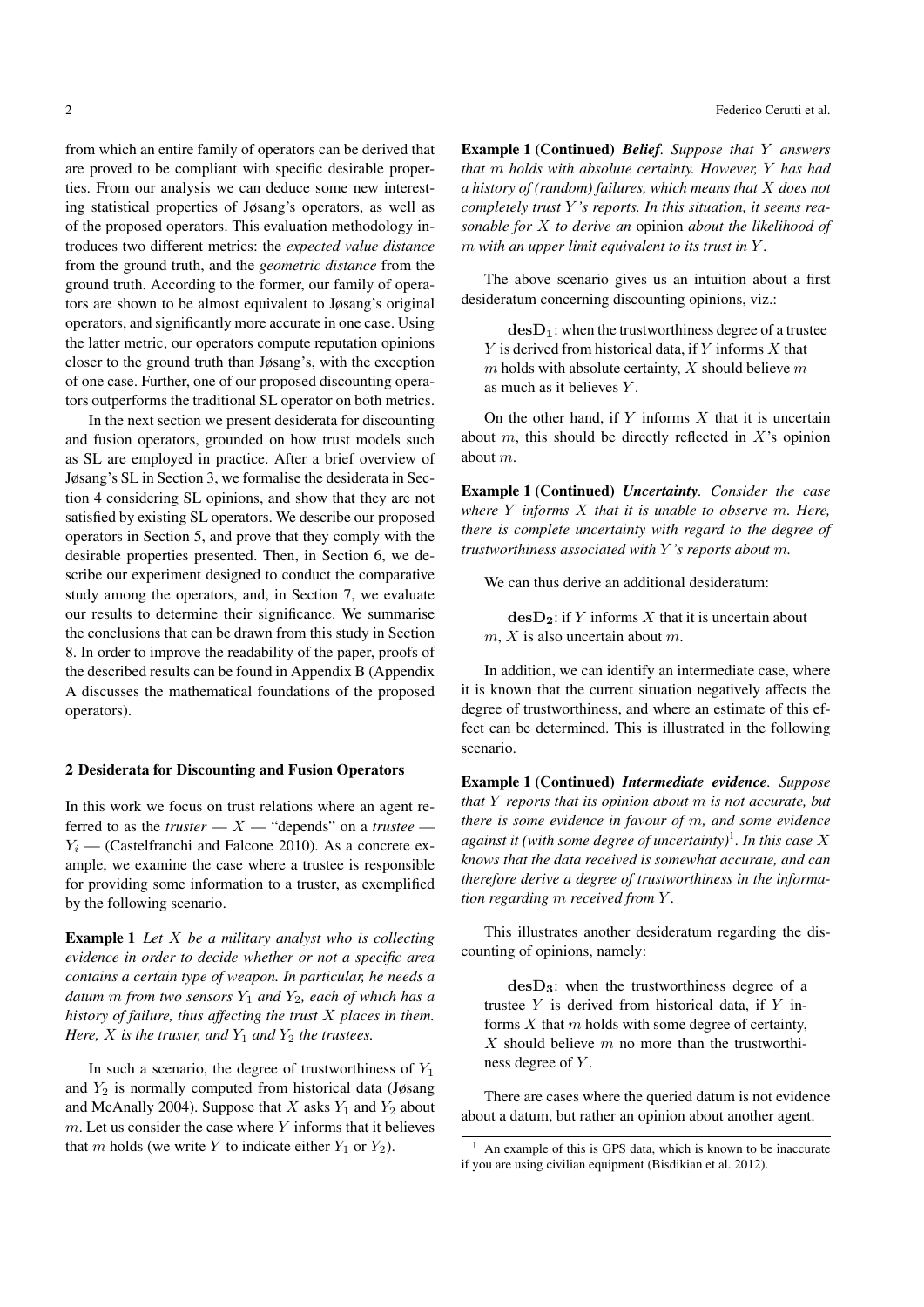Example 1 (Continued) *Reputation. Suppose that sensor*  $Y_1$  *provides information about readings obtained from*  $Y_2$ , *an Uninterruptible Power Supply (UPS). Further suppose that*  $X$  *wants to query*  $Y_2$  *about its battery status, but*  $X$ *has, until now, only obtained its information directly from*  $Y_1$ *. Given a report from*  $Y_2$ *, X can ask*  $Y_1$  *about*  $Y_2$ *'s degree of trustworthiness. According to our previous terminology, the message that*  $Y_1$  *sends to*  $X$  *is the subjective* — to  $Y_1$  *trustworthiness degree of*  $Y_2$ *.* 

Finally, there are cases where  $X$  has to integrate different sources of information.

Example 1 (Continued) *Consensus. Suppose that* X *queries both* Y<sup>1</sup> *and* Y<sup>2</sup> *about a datum* m*, and let us suppose that it receives different answers from the two sensors. In this situation,* X *will search for a consensus between these opinions, and will be biased towards the answer obtained from the more historically accurate sensor.*

This illustrates a desideratum about fusing opinions:

 $\mathbf{desF}_1$ : in the case where X receives n opinions about m from  $Y_1, Y_2, \ldots, Y_n$ , there must exist an operator informing which are  $X$ 's preferences among each  $Y_i$  (i.e. related to their degree of trustworthiness), and  $X$ 's opinion about  $m$  should be derived according to these preferences (i.e. giving more importance to the opinion received from the most preferred trustee).

#### <span id="page-3-0"></span>3 Background

In the above scenario, we utilised the terms *trust*, *trustworthiness*, and *reputation* which often have different meanings among different pieces of research. It is beyond the scope of this paper to investigate these meanings; the interested reader is referred to [\(Castelfranchi and Falcone 2010\)](#page-14-5) and [\(Urbano et al. 2013\)](#page-15-4) for an overview. For the purpose of this paper we consider the notion of *trustworthiness* as the property of an agent — the *trustee* — that a *trustor* is connected with, where this property represents the willingness of the trustee to share information accurately with respect to the ground truth (we make a distinction between inaccuracy that is intentional or otherwise). Moreover, *reputation* is a property which represents the subjective view of an arbitrary trustee's trustworthiness that we obtained from an agent we can directly communicate with.

Following [\(Jøsang et al. 2007\)](#page-14-8) we express both the *degree of trustworthiness* and the *degree of reputation* using SL. This formalism extends probability theory by expressing uncertainty about the probability values themselves, which makes it useful for representing trust degrees. We now proceed to provide a brief overview of SL mainly based on [\(Jøsang 2001\)](#page-14-2).

Like Dempster-Shafer evidence theory [\(Dempster 1968;](#page-14-9) [Shafer 1976\)](#page-15-5), SL operates on a *frame of discernment*, denoted by  $\Theta$ . A frame of discernment contains the set of possible system states, only one of which represents the actual system state. These are referred to as atomic, or primitive, system states. The powerset of  $\Theta$ , denoted by  $2^{\Theta}$ , consists of all possible unions of primitive states. A non-primitive state may contain other states within it. These are referred to as substates of the state.

**Definition 1** Given a frame of discernment  $\Theta$ , we can associate a belief mass assignment  $m_{\Theta}(x)$  with each substate  $x \in 2^{\Theta}$  such that

1.  $m_{\Theta}(x) \geq 0$ 2.  $m_{\Theta}(\emptyset) = 0$  $3. \sum$  $x \in 2^{\Theta}$  $m_{\Theta}(x) = 1$ 

For a substate x,  $m_{\Theta}(x)$  is its *belief mass*.

Belief mass is an unwieldy concept to work with. When we speak of belief in a certain state, we refer not only to the belief mass in the state, but also to the belief masses of the state's substates. Similarly, when we speak about disbelief, that is, the total belief that a state is not true, we need to take substates into account. Finally, SL also introduces the concept of uncertainty, that is, the amount of belief that might be in a superstate or a partially overlapping state. These concepts can be formalised as follows.

**Definition 2** Given a frame of discernment  $\Theta$  and a belief mass assignment  $m_{\Theta}$  on  $\Theta$ , we define the belief function for a state  $x$  as

$$
b(x) = \sum_{y \subseteq x} m_{\Theta}(y) \text{ where } x, y \in 2^{\Theta}
$$

The disbelief function as

$$
d(x) = \sum_{y \cap x = \emptyset} m_{\Theta}(y) \text{ where } x, y \in 2^{\Theta}
$$

And the uncertainty function as

$$
u(x) = \sum_{\substack{y \cap x \neq \emptyset \\ y \subsetneq x}} m_{\Theta}(y) \text{ where } x, y \in 2^{\Theta}
$$

These functions have two important properties. First, they all range between zero and one. Second, they always sum to one, meaning that it is possible to deduce the value of one function given the other two.

Boolean logic operators have SL equivalents. It makes sense to use these equivalent operators in frames of discernment containing a state and (some form of) the state's negation. A *focused frame of discernment* is a binary frame of discernment containing a state and its complement.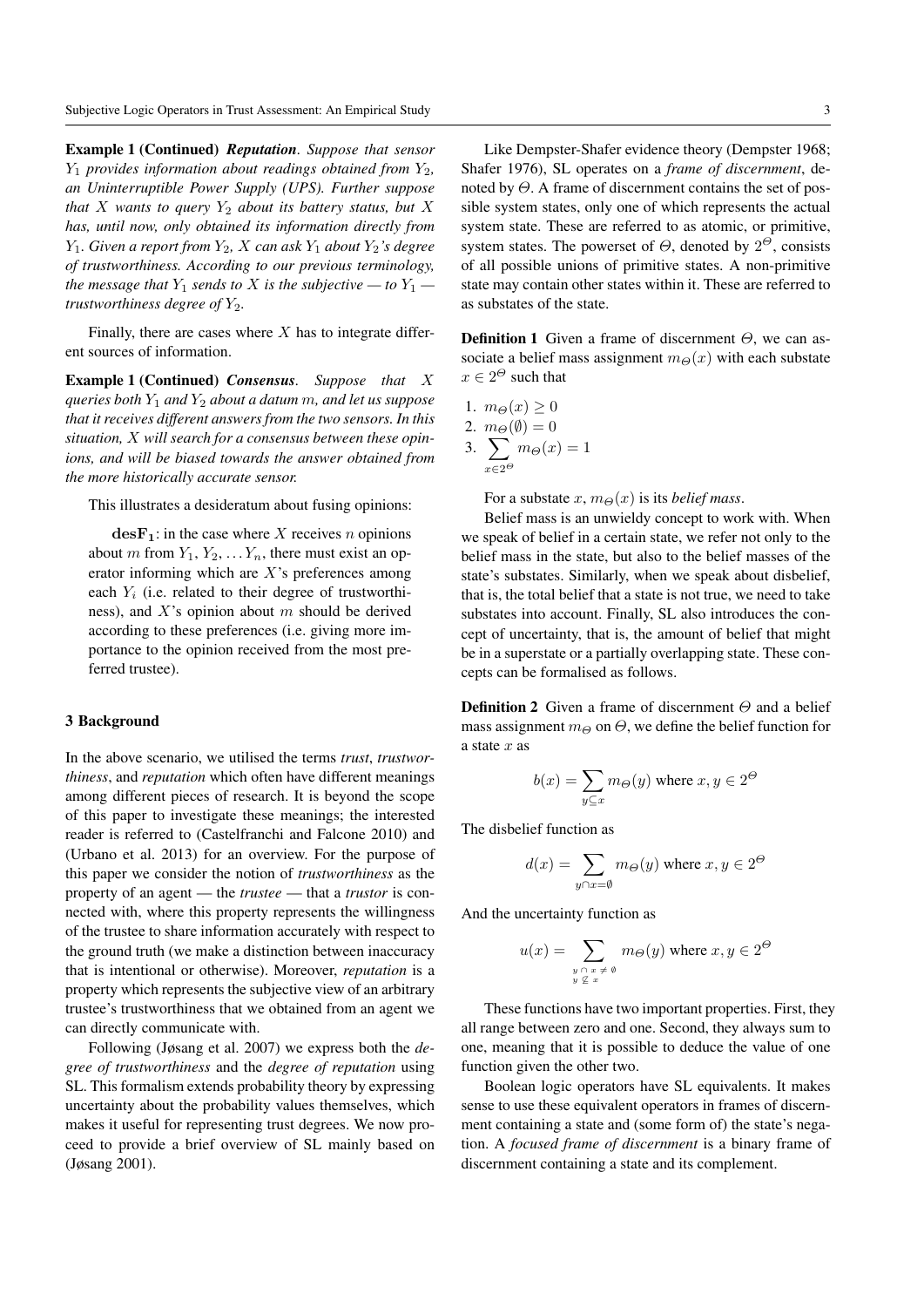**Definition 3** Given  $x \in 2^{\Theta}$ , the frame of discernment denoted by  $\tilde{\Theta}^x$ , which contains two atomic states, x and  $\neg x$ , where  $\neg x$  is the complement of x in  $\Theta$ , is the focused frame of discernment with focus on x.

Let  $\tilde{\Theta}^x$  be the focused frame of discernment with focus on x of  $\Theta$ . Given a belief mass assignment  $m_{\Theta}$  and the belief, disbelief and uncertainty functions for  $x (b(x), d(x))$ and  $u(x)$  respectively), the focused belief mass assignment,  $m_{\tilde{\Theta}^x}$  on  $\tilde{\Theta}^x$  is defined as

$$
m_{\tilde{\Theta}^x}(x) = b(x)
$$
  
\n
$$
m_{\tilde{\Theta}^x}(-x) = d(x)
$$
  
\n
$$
m_{\tilde{\Theta}^x}(\tilde{\Theta}^x) = u(x)
$$

The focused relative atomicity of  $x$  (which approximates the role of a prior probability distribution within probability theory, weighting the likelihood of some outcomes over others) is defined as

$$
a_{\tilde{\Theta}^x}(x/\Theta) = [E(x) - b(x)]/u(x)
$$

where  $E(x)$  represents the *expected value* of x.

For convenience, the focused relative atomicity of  $x$  is often abbreviated  $a_{\tilde{\Theta}x}(x)$  or  $a(x)$ .

An opinion consists of the belief, disbelief, uncertainty and relative atomicity as computed over a focused frame of discernment.

**Definition 4** Given a focused frame of discernment  $\Theta$  containing x and its complement  $\neg x$ , and assuming a belief mass assignment  $m_{\Theta}$  with belief, disbelief, uncertainty and relative atomicity functions on x in  $\Theta$  of  $b(x)$ , $d(x)$ , $u(x)$  and  $a(x)$ , we define an *opinion* over x, written  $\omega_x$  as

$$
\omega_x \equiv \langle b(x), d(x), u(x), a(x) \rangle
$$

For compactness, Jøsang also denotes the various functions as  $b_x, d_x, u_x$  and  $a_x$  in place, and we will follow this notation. Furthermore, given a fixed  $a_x$ , an opinion  $\omega$  can be denoted as a  $\langle b_x, d_x, u_x \rangle$  triple.

Given opinions about two propositions from different frames of discernment, it is possible to combine them in various ways using SL's various operators, as detailed in [\(Jøsang 2001;](#page-14-2) [Jøsang and McAnally 2004;](#page-14-6) [Jøsang et al. 2005,](#page-14-10) [2006;](#page-14-11) [McAnally and Jøsang 2004\)](#page-15-6). In this work we concentrate on Jøsang's *discount* and *fusion* operators, which we review next.

**Definition 5** (Def. 5, [\(Jøsang et al. 2006\)](#page-14-11)) Let  $A, B$  be two agents where A's opinion about B is expressed as  $\omega_B^A$  =  $\langle b_B^A, d_B^A, u_B^A, a_B^A \rangle$  and let x be a proposition where B's opinion about x is acquired by A as the opinion  $\omega_x^B$  =  $\langle b_x^B, d_x^B, u_x^B, a_x^B \rangle$ . Let  $\omega_x^{A:B} = \langle b_x^{A:B}, d_x^{A:B}, u_x^{A:B}, a_x^{A:B} \rangle$  be the opinion such that:

$$
\begin{cases} b_x^{A:B} = b_B^A \; b_x^B \\ d_x^{A:B} = b_B^A \; d_x^B \\ u_x^{A:B} = d_B^A + u_B^A + b_B^A \; u_x^B \\ a_x^{A:B} = a_x^B \end{cases}
$$

then  $\omega_x^{A:B}$  is called the *uncertainty favouring discounted opinion of A*. By using the symbol ⊗ to designate this operation, we get  $\omega_x^{A:B} = \omega_B^A \otimes \omega_x^B$ .

**Definition 6** (Thm. 1, [\(Jøsang et al. 2006\)](#page-14-11)) Let  $\omega_x^A$  =  $\langle b_x^A, d_x^A, u_x^A, a_x^A \rangle$  and  $\omega_x^B = \langle b_x^B, d_x^B, u_x^B, a_x^B \rangle$  be trust in x from A and B respectively. The opinion  $\omega_x^{A \diamond B}$  =  $\langle b_x^{A\diamond B}, d_x^{A\diamond B}, u_x^{A\diamond B}\rangle$  is then called the consensus between  $\omega_x^A$  and  $\omega_x^B$ , denoting the trust that an imaginary agent  $[A, B]$  would have in x, as if that agent represented both A and  $B$ . In case of Bayesian (totally certain) opinions, their relative weight can be defined as  $\gamma^{A/B} = \lim_{x \to a} (u_x^B/u_x^A)$ .

Case I: 
$$
u_A^A + u_B^B - u_x^A u_B^B \neq 0
$$
  
\n
$$
\begin{cases}\nb_x^{A\odot B} = \frac{b_x^A u_x^B + b_x^B u_x^A}{u_x^A + u_x^B - u_x^A u_x^B} \\
d_x^{A\odot B} = \frac{d_x^A u_x^B + d_x^B u_x^A}{u_x^A + u_x^B - u_x^A u_x^B} \\
u_x^{A\odot B} = \frac{d_x^A u_x^B + d_x^B u_x^A}{u_x^A + u_x^B - u_x^A u_x^B} \\
u_x^{A\odot B} = \frac{u_x^A u_x^B - u_x^A u_x^B}{u_x^A + u_x^B - u_x^A u_x^B - u_x^A u_x^B} \\
G \text{ase II: } u_x^A + u_x^B - u_x^A u_x^B = 0 \\
\text{Case II: } u_x^A + u_x^B - u_x^A u_x^B = 0 \\
u_x^{A\odot B} = \frac{(\gamma^{A/B} b_x^A + b_x^B)}{(\gamma^{A/B} + 1)} \\
d_x^{A\odot B} = \frac{(\gamma^{A/B} d_x^A + d_x^B)}{(\gamma^{A/B} + 1)} \\
u_x^{A\odot B} = 0 \\
a_x^{A\odot B} = \frac{(\gamma^{A/B} a_x^A + a_x^B)}{(\gamma^{A/B} + 1)}\n\end{cases}
$$

By using the symbol '⊕' to designate this operator, we can write  $\omega_x^{A \diamond B} = \omega_x^A \oplus \omega_x^B$ .

#### <span id="page-4-0"></span>4 Core Properties and Requirements

In our scenario, agent  $X$  has to determine the trustworthiness degree associated with  $m$  received from  $Y_i$ .  $X$  will consider three elements in reaching a decision:

- 1. **trustworthiness:** X has an opinion  $T_i$  concerning the degree of trustworthiness of  $Y_i$ ;
- 2. certainty:  $Y_i$  communicates that m holds with a degree of certainty  $C_i$ ;
- 3. **combination:** X has to combine  $T_1, \ldots, T_n$  with (resp.)  $C_1, \ldots, C_n$  in order to achieve an ultimate opinion  $W =$  $\Gamma(W_1, \ldots, W_n)$  on m, where  $\forall i \ W_i = T_i \circ C_i$ , i.e.  $W_i$ is the result of a combination of opinion  $T_i$  with opinion  $C_i$ , and each opinion  $W_i = T_i \circ C_i$  has associated a weight  $K_i = f(T_i)$  for some function  $f(\cdot)$ .

In particular, the three desiderata for discounting opinions  $(desD_1, desD_2, desD_3)$ , give rise to the following *requirements for discounting*: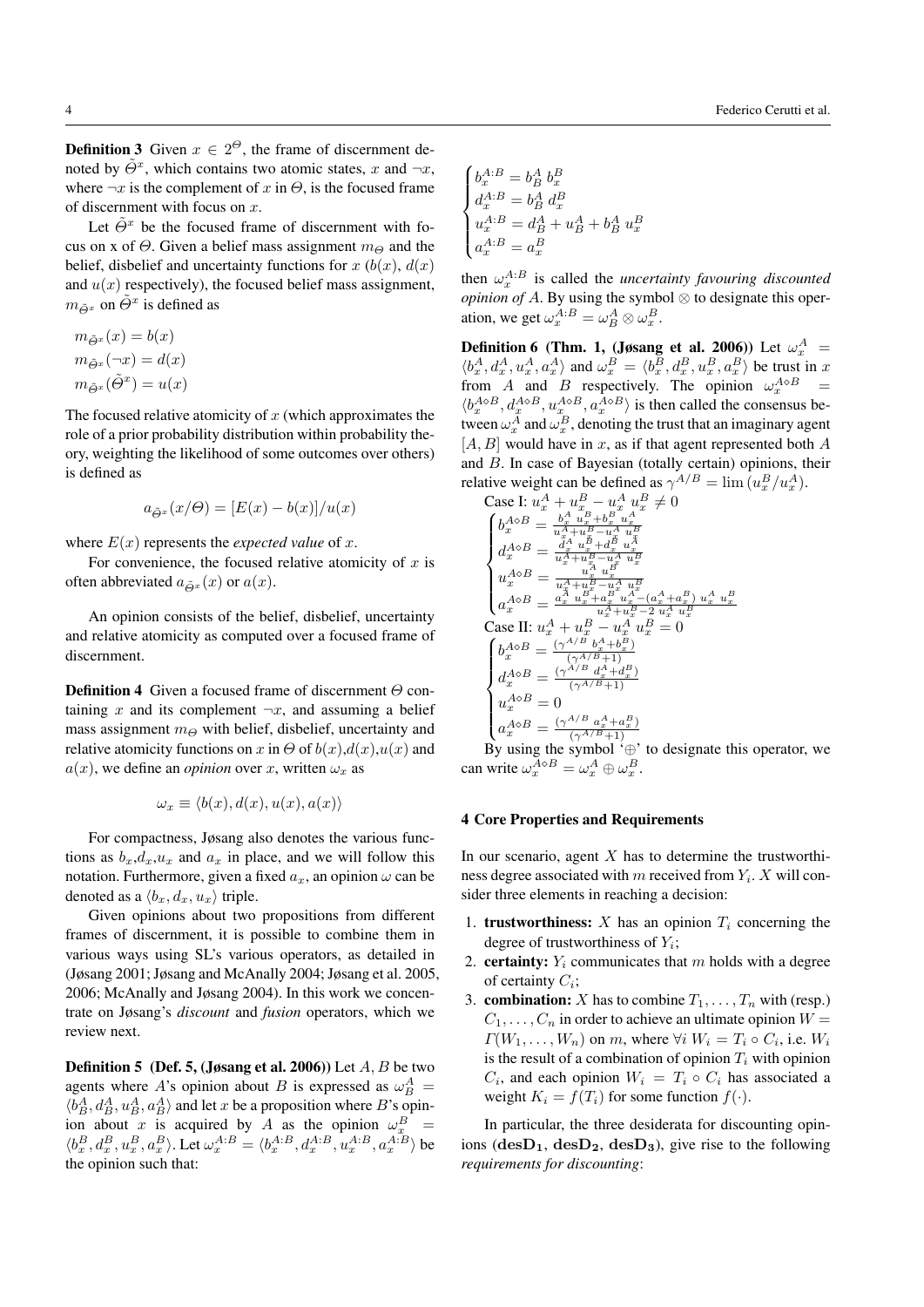- rd<sub>1</sub> if  $C_i$  is pure belief, then  $W_i = T_i$ ;
- $\mathbf{rd}_2$  if  $C_i$  is completely uncertain, then  $W_i = C_i$  (i.e.  $\langle 0, 0, 1 \rangle$ );
- $\mathbf{rd}_3$  the degree of belief of  $W_i$  is always less than or equal to the degree of belief of  $T_i$ ;

and the desideratum about fusing opinion  $(desF_1)$  gives rise to the following *requirements for fusion*:

- rf<sub>1</sub> if  $\forall i, j$   $K_i = K_j$ , then  $W = \Gamma(W_1, \ldots, W_n)$  is the opinion resulting from the average of  $W_1, \ldots, W_n$ ;
- rf<sub>2</sub> if  $\exists i$  s.t.  $K_i = 0$ , then  $\Gamma(W_1, \ldots, W_n)$  $\Gamma(W_1, \ldots, W_{i-1}, W_{i+1}, \ldots, W_n).$

While there is a direct correspondence between the desideratum for discounting opinion  $(desD_1, desD_2, desD_3)$ and the requirements for discounting  $\text{(rd}_1, \text{rd}_2, \text{rd}_3)$ , the desideratum about fusing opinion  $\text{des}F_1$  gives rise to two (loose) requirements,  $\mathbf{rf}_1$  and  $\mathbf{rf}_2$ . Note that the combination requirements describe the same "prudent" behaviour as was presented in Example [1,](#page-2-1) in particular in the "belief" scenario. Indeed even if  $X$  is highly confident in a specific context, this confidence cannot increase the trust degree over the base trustworthiness degree.

Following [\(McAnally and Jøsang 2004;](#page-15-6) [Jøsang et al. 2006\)](#page-14-11), we utilise SL to instantiate trustworthiness and confidence, and seek to compute their combination through SL opera-tions<sup>[2](#page-5-1)</sup>. In doing so, we must therefore consider the following inputs and requirements:

- 1.  $\mathbb{O} = \{ \langle b, d, u \rangle \in \mathbb{R}^3 | 0 \leq b \leq 1 \text{ and } 0 \leq d \leq$ 1 and  $0 \le u \le 1$  and  $b + d + u = 1$ ;
- 2.  $T_i = \langle b_{T_i}, d_{T_i}, u_{T_i} \rangle$  derived by statistical observations (e.g. [\(McAnally and Jøsang 2004\)](#page-15-6));
- 3.  $C_i = \langle b_{C_i}, d_{C_i}, u_{C_i} \rangle$  is the opinion received from  $Y_i$ about m;
- 4.  $\circ$  :  $\mathbb{O} \times \mathbb{O} \mapsto \mathbb{O}$ ;
- 5.  $\Gamma: \mathbb{O}^n \mapsto \mathbb{O};$
- 6.  $W_i = \begin{cases} T_i & \text{if } C_i = \langle 1, 0, 0 \rangle \\ C_i & \text{if } C_i = \langle 0, 0, 1 \rangle \end{cases}$  $C_i$  if  $C_i = \langle 0, 0, 1 \rangle$
- further requiring that  $b_{W_i} \leq b_{T_i}$ ; 7. given  $W = \Gamma(W_1, \ldots, W_n)$ , if  $\forall i, j \in \{1, \ldots, n\}$  $K_i =$  $K_i$ , then

$$
-b_W = \frac{1}{n} \sum_{i=1}^{n} b_{W_i}
$$

$$
-d_W = \frac{1}{n} \sum_{i=1}^{n} d_{W_i}
$$

$$
-u_W = \frac{1}{n} \sum_{i=1}^{n} u_{W_i}
$$

8. if  $\exists i$  s.t.  $K_i = 0$ , then  $\Gamma(W_1, \dots, W_n) =$  $\Gamma(W_1, \ldots, W_{i-1}, W_{i+1}, \ldots, W_n).$ 

Although any function  $f(\cdot)$  can be used for deriving  $K_i$ , hereafter we will consider  $T_i$ 's expected value, i.e.  $K_i$  =  $b_{T_i} + \frac{u_{T_i}}{2}$ .

Since 1–5 above are inputs, we concentrate on the constraints expressed by 6, 7 and 8, which require us to consider the problem of how to combine the degree of trustworthiness with the degree of certainty. Existing work, such as [\(McAnally and Jøsang 2004;](#page-15-6) [Castelfranchi and Falcone](#page-14-5) [2010;](#page-14-5) [Urbano et al. 2013\)](#page-15-4), concentrate on computing  $T$ .

We begin by noting  $-$  as illustrated in Table  $1 -$  that no set of operators provided by SL [\(Jøsang 2001;](#page-14-2) [Jøsang](#page-14-6) [and McAnally 2004;](#page-14-6) [Jøsang et al. 2005,](#page-14-10) [2006;](#page-14-11) [McAnally](#page-15-6) [and Jøsang 2004;](#page-15-6) [Jøsang 2008\)](#page-14-12) satisfies the combination requirements previously described.

<span id="page-5-2"></span>

|                                     | Requirement satisfied? |                 |                |                 |                 |
|-------------------------------------|------------------------|-----------------|----------------|-----------------|-----------------|
|                                     | Discount req.          |                 |                | Fusion req.     |                 |
| Operator                            | rd <sub>1</sub>        | rd <sub>2</sub> | $rd_3$         | rf <sub>1</sub> | rf <sub>2</sub> |
| Addition $(+)$                      | N <sub>0</sub>         | N <sub>0</sub>  | N <sub>0</sub> | N <sub>0</sub>  | N <sub>0</sub>  |
| Subtraction $(-)$                   | N <sub>0</sub>         | N <sub>0</sub>  | <b>Yes</b>     | N <sub>0</sub>  | N <sub>0</sub>  |
| Multiplication $(\cdot)$            | N <sub>0</sub>         | N <sub>0</sub>  | N <sub>0</sub> | N <sub>0</sub>  | N <sub>0</sub>  |
| Division $\left(\frac{1}{2}\right)$ | N <sub>0</sub>         | N <sub>0</sub>  | N <sub>0</sub> | N <sub>0</sub>  | N <sub>0</sub>  |
| Comultiplication $(\sqcup)$         | N <sub>0</sub>         | N <sub>0</sub>  | N <sub>0</sub> | N <sub>0</sub>  | N <sub>0</sub>  |
| Codivision $(\square)$              | N <sub>0</sub>         | N <sub>0</sub>  | N <sub>0</sub> | N <sub>0</sub>  | N <sub>0</sub>  |
| Discounting $(\otimes)$             | N <sub>0</sub>         | <b>Yes</b>      | <b>Yes</b>     | N <sub>0</sub>  | N <sub>0</sub>  |
| Cumulative fusion $(\oplus)$        | N <sub>0</sub>         | N <sub>0</sub>  | N <sub>0</sub> | N <sub>0</sub>  | N <sub>0</sub>  |
| Averaging fusion $(\oplus)$         | N <sub>0</sub>         | N <sub>0</sub>  | N <sub>0</sub> | Yes             | N <sub>0</sub>  |
| Cumulative unfusion $(\ominus)$     | N <sub>0</sub>         | N <sub>0</sub>  | N <sub>0</sub> | N <sub>0</sub>  | N <sub>0</sub>  |
| Averaging unfusion $(\ominus)$      | N <sub>0</sub>         | N <sub>0</sub>  | N <sub>0</sub> | N <sub>0</sub>  | N <sub>0</sub>  |

Table 1: Jøsang operators and the satisfaction of the five combination requirements

In the next section, we describe our proposals for the discount —  $\circ$  — and consensus —  $\Gamma$  — operators in order to satisfy the above five requirements.

#### <span id="page-5-0"></span>5 The Operators

#### 5.1 A Naïve Discount Operator

As suggested by an anonymous referee of a preliminary version of [\(Cerutti et al. 2013b\)](#page-14-13), a very naïve operator satisfying the requirements  $rd_1, rd_2,$  and  $rd_3$  is the following.

<span id="page-5-3"></span>**Definition 7** Given the two opinions  $T = \langle b_T, d_T, u_T \rangle$  and  $C = \langle b_C, d_C, u_C \rangle$ , the naïve-discount of C by T is  $W =$  $T \circ_n C$ , where:

$$
- b_W = b_C \cdot b_T;
$$
  
\n
$$
- d_W = b_C \cdot d_T + d_C;
$$
  
\n
$$
- u_W = b_C \cdot u_T + u_C.
$$

The following proposition shows that the naïve discount operator fulfils the first three requirements.

**Proposition 1** *Given the two opinions*  $T = \langle b_T, d_T, u_T \rangle$ and  $C = \langle b_C, d_C, u_C \rangle$ , and  $W = T \circ_n C$ , the naïve*discount of* C *by* T*, then:*

<span id="page-5-1"></span><sup>&</sup>lt;sup>2</sup> Hereafter each opinion will have a fixed relative atomicity of  $\frac{1}{2}$ . This assumption will be relaxed in future work.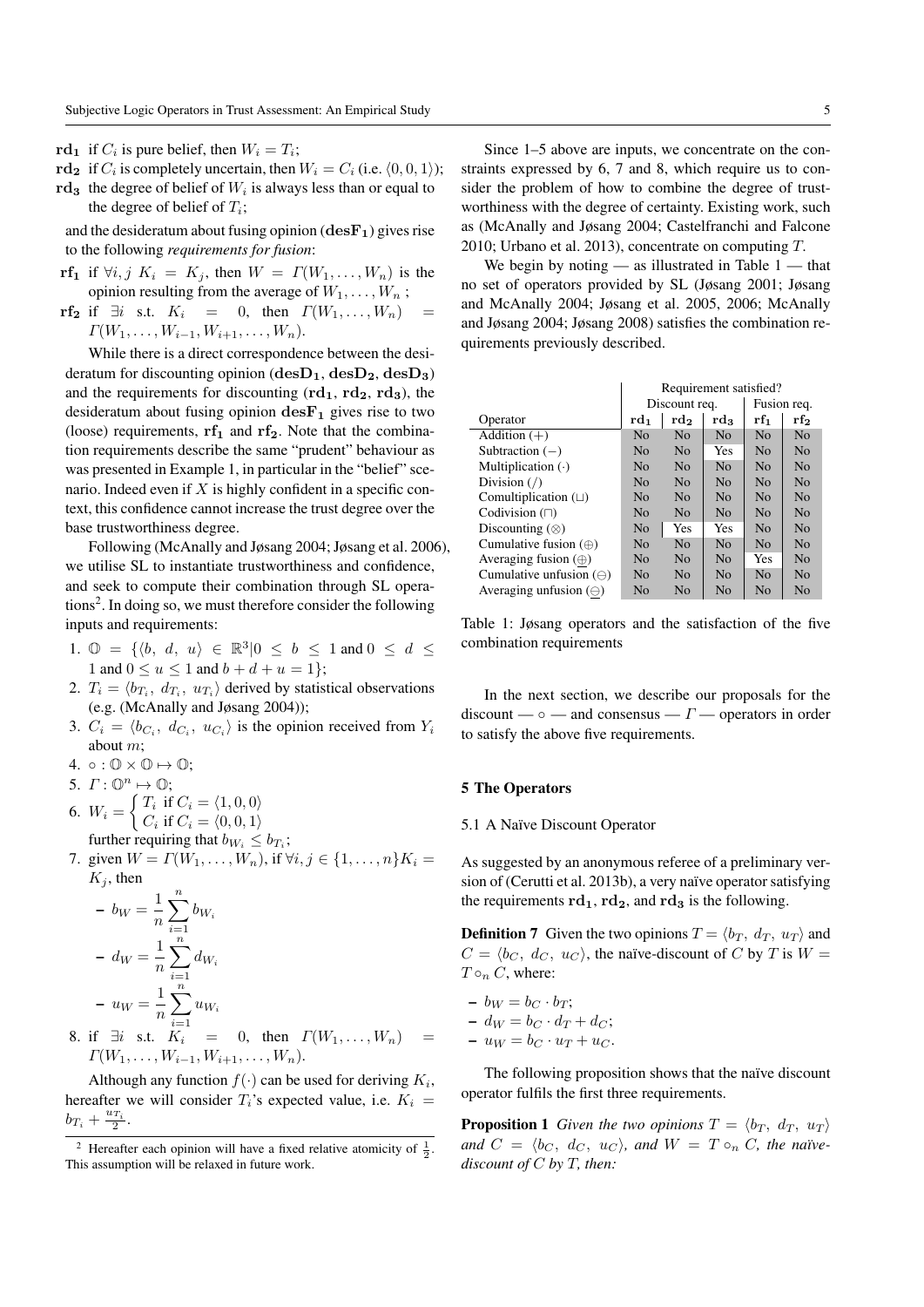ii. if  $C = \langle 1, 0, 0 \rangle$ , then  $W = T$ , i.e. requirement  $\mathbf{rd}_1$ ; iii. if  $C = \langle 0, 0, 1 \rangle$ , then  $W = C$ , i.e. requirement  $\mathbf{rd}_2$ ;

iv.  $b_W \leq b_T$ , *i.e. requirement* **rd**<sub>3</sub>.

However, one of the limits of this naïve operator is that if  $C = \langle 0, 1, 0 \rangle$ , the discounted opinion is pure disbelief. This means that, regardless of the trustworthiness opinion an agent has on a source of information, if this source of information informs the agent that it is certain in its disbelief of a message, then the result of the discounting action is complete disbelief.

Although this seems to be reasonable in some contexts — e.g. in the merging of confidence and trustworthiness opinions [\(Cerutti et al. 2013b\)](#page-14-13) — it can be questionable in the context of discounting opinions — intuition suggests discounting an opinion should (generally) raise the degree of uncertainty, while the naïve operator reduces it.

In the following section we introduce a family of discount operators, which can provide varying degree of uncertainty when discounting opinions.

#### 5.2 A Family of Graphical Discount Operators

As discussed in [\(Jøsang 2001\)](#page-14-2), a Subjective Logic opinion admits a geometrical representation inside a triangle, and, as shown in [\(Jøsang et al. 2005\)](#page-14-10), operators can be defined in order to satisfy graphical properties<sup>[3](#page-6-0)</sup>.

As detailed in Appendix [A,](#page-15-3) using the constraint that an opinion's belief, disbelief and uncertainty must sum to 1, we can flatten the 3-dimension space O into a 2-dimension space (Cartesian space)<sup>[4](#page-6-1)</sup>.

<span id="page-6-2"></span>

Fig. 1: Projection of the certainty opinion and its combination with a trustworthiness opinion

Figure [1](#page-6-2) depicts the intuition behind the family of discount operators we introduce in this paper. In the figure, point T represents the subjective logic opinion regarding the trustworthiness degree of the source of information. Given this point, the four-sided figure *PQDU* represents the *admissible space of opinions*, where  $P \triangleq \langle b_T, 0, 1 - b_T \rangle, Q \triangleq$  $\langle b_T, 1 - b_T, 0 \rangle$ ,  $D \triangleq \langle 0, 1, 0 \rangle$ ,  $U \triangleq \langle 0, 0, 1 \rangle$ . In other words, the opinions that are inside the admissible space clearly satisfy requirement  $\text{rd}_3$ , as their degree of belief cannot be greater than  $b_T$ .

<span id="page-6-5"></span>**Definition 8** Given an opinion  $T = \langle b_T, d_T, u_T \rangle$ , the *admissible space of opinions given* T is  $\mathbb{O}_T = \{X \in \mathbb{O} | b_X \leq \mathbb{O} \}$  $b_T$ .

We can easily show that the line between  $P$  and  $Q$  as shown in Fig. [1](#page-6-2) delimits the admissible space of opinions for T.

**Proposition 2** *Given an opinion*  $T = \langle b_T, d_T, u_T \rangle$ *, and its Cartesian representation, the four-sided figure PQDU represents*  $\mathbb{O}_T$ *, where:* 

$$
- P \triangleq \langle b_T, 0, 1 - b_T \rangle; \text{ and} \\ - Q \triangleq \langle b_T, 1 - b_T, 0 \rangle.
$$

The idea behind the family of discount operators is as follows. An opinion  $C$  should be projected into the admissible space of opinions given  $T$ . According to Fig. [1,](#page-6-2) discounting the opinion  $C$  with the opinion  $T$  means that we project C into  $\mathbb{O}_T$  thus achieving a new opinion C', which is the result of the discounting operator. We consider only a linear projection in this work, but more complex functions can be easily envisaged. In other words, the idea is tions can be easily envisaged. In other words, the that  $|\overrightarrow{BC}| \propto |\overrightarrow{TC'}|$ , as well as the angle  $\alpha_C \propto \alpha_{C'}$ .

Definition [9](#page-6-3) describes the family of discount operators obtained following the above intuition. Each member of the family is identified by a specific value of  $\alpha_{C'}$ .

<span id="page-6-3"></span>**Definition 9** Given the two opinions  $T = \langle b_T, d_T, u_T \rangle$ and  $C = \langle b_C, d_C, u_C \rangle$ , the graphical-discount of C by T is  $W = T \overline{\circ_{\alpha_{C'}} C}$ , where:

$$
- u_W = u_T + \sin(\alpha_{C'}) |\overrightarrow{TC'}|
$$
  
\n
$$
- d_W = d_T + (u_T - u_W) \cos(\frac{\pi}{3}) + \cos(\alpha_{C'}) \sin(\frac{\pi}{3}) |\overrightarrow{TC'}|
$$
  
\nwhere<sup>5</sup>:

$$
-\frac{\alpha_C - \frac{1}{\pi}}{\frac{\pi}{3}} - \beta_T \le \alpha_{C'} \le \epsilon_T - \beta_T
$$
  

$$
-\alpha_C = \begin{cases} 0 & \text{if } b_C = 1 \\ \arctan\left(\frac{u_C \sin(\frac{\pi}{3})}{d_C + u_C \cos(\frac{\pi}{3})}\right) \text{ otherwise} \\ \frac{\pi}{3} & \text{if } d_T = 1 \\ \arctan\left(\frac{u_T \sin(\frac{\pi}{3})}{1 - (d_T + u_T \cos(\frac{\pi}{3}))}\right) \text{ otherwise} \end{cases}
$$

<span id="page-6-0"></span><sup>3</sup> [\(Jøsang et al. 2005\)](#page-14-10) shows how the deduction operator affects the space of possible derived opinions.

<span id="page-6-1"></span><sup>4</sup> This representation is similar to the one used in [\(Jøsang 2001\)](#page-14-2) for representing opinions in SL, but points B and D are swapped.

<span id="page-6-4"></span><sup>&</sup>lt;sup>5</sup> With reference to Fig. [1,](#page-6-2)  $\alpha_C \triangleq \angle$ CBD,  $\beta_T \triangleq \angle$ TDB,  $\gamma_T \triangleq$  $\angle_{TDU}, \delta_T \triangleq \angle_{TUD}, \epsilon_T \triangleq \angle_{DTU}.$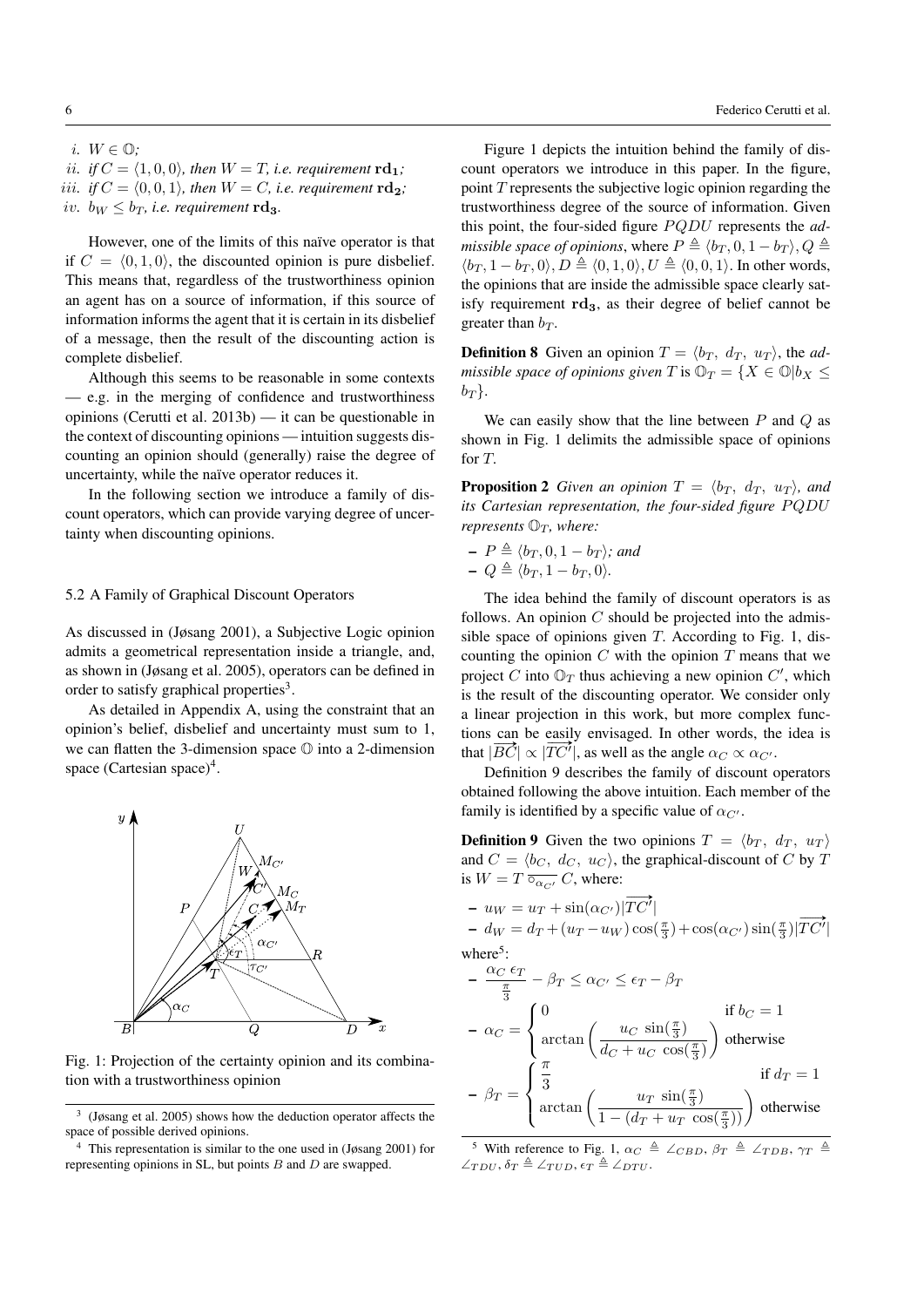$$
-\gamma_T = \frac{\pi}{3} - \beta_T
$$
  
\n
$$
-\delta_T = \begin{cases}\n0 & \text{if } u_T = 1 \\
\arcsin\left(\frac{b_T}{|\overline{T}U|}\right) & \text{otherwise}\n\end{cases}
$$
  
\n
$$
-\epsilon_T = \pi - \gamma_T - \delta_T
$$
  
\n
$$
-|\overline{TC'}| = \frac{|\overline{BC}|}{|\overline{BM_C}|} |\overline{TM_{C'}}| =
$$
  
\n
$$
= r_C |\overline{TM_{C'}}|
$$
  
\nwith  $r_C = \frac{|\overline{BC}|}{|\overline{BM_C}|} = 1 - b_C$ , and  
\n
$$
\text{if } \alpha_{C'} = \frac{\pi}{2}
$$
  
\n
$$
|\overline{TM_{C'}}| = \begin{cases}\n2b_T & \text{if } \alpha_{C'} = \frac{\pi}{2} \\
\frac{2}{\sqrt{3}} & \text{if } \alpha_{C'} = -\frac{\pi}{3} \\
\frac{2\sqrt{\tan^2(\alpha_{C'}) + 1}}{|\tan(\alpha_{C'}) + \sqrt{3}|} & b_T \text{ otherwise}\n\end{cases}
$$

We can now show that this family of operators satisfies the requirements  $\mathbf{rd}_1$ ,  $\mathbf{rd}_2$ , and  $\mathbf{rd}_3$ .

**Theorem 1** *Given*  $T = \langle b_T, d_T, u_T \rangle$ ,  $C = \langle b_C, d_C, u_C \rangle$ , *and*  $W = T \overline{\circ_{\alpha_{C'}} C}$ , then:

*i.*  $W = \langle b_W, d_W, u_W \rangle$  *is an opinion*; *ii. if*  $C = \langle 1, 0, 0 \rangle$ *, then*  $W = T$ ; *iii. if*  $C = \langle 0, 0, 1 \rangle$ *, then*  $W = C$ *; iv.*  $b_W \leq b_T$ .

In order to empirically examine the difference among members of this family of operators, let us define the following three graphical discount operators. The first,  $\circ_1$ , considers the widest range of  $\alpha_{C'}$  possible, projecting C in the triangle  $\overline{DTU}$ . This operator is a "geometrical counterpart" to the naïve operator — projecting C in  $\overrightarrow{DTU}$  could result in an opinion with less uncertainty than T. The second operator,  $\circ_2$ , raises the uncertainty of the discount opinion projecting C in the triangle  $\stackrel{\triangle}{RTU}$ . The third operator,  $\circ_3$ , considers the triangle  $S\overset{\triangle}{T}U$ , where S is the intersection of the line  $DU$ with the bisector of the angle  $\epsilon_T$  (this point is not shown in Fig. [1\)](#page-6-2).

<span id="page-7-1"></span>**Definition 10** Given the two opinions  $T = \langle b_T, d_T, u_T \rangle$ and  $C = \langle b_C, d_C, u_C \rangle$ :

$$
- \circ_1 \text{ is } \overline{\circ_{\alpha_{C'}}} \text{ with } \alpha_{C'} = \frac{\alpha_C \epsilon_T}{\frac{\pi}{3}} - \beta_T;
$$
  
\n
$$
- \circ_2 \text{ is } \overline{\circ_{\alpha_{C'}}} \text{ with } \alpha_{C'} = \frac{\alpha_C (\epsilon_T - \beta_T)}{\frac{\pi}{3}};
$$
  
\n
$$
- \circ_3 \text{ is } \overline{\circ_{\alpha_{C'}}} \text{ with } \alpha_{C'} = \frac{\alpha_C \frac{\epsilon_T}{2}}{\frac{\pi}{3}} + \frac{\epsilon_T}{2} - \beta_T.
$$

#### 5.3 The Graphical Fusion Operator

In [\(Cerutti et al. 2013a\)](#page-14-3) we introduced a fusion operator which satisfies requirements  $\mathbf{rf}_1$  and  $\mathbf{rf}_2$ . Let us suppose we have *n* opinions  $W_1, W_2, \ldots, W_n$  derived using an operator  $\circ$  s.t.  $\forall i \in \{1, \ldots, n\}, W_i = T_i \circ C_i$ . Intuitively, the fused opinion  $\Gamma(W_1, W_2, \ldots, W_n)$  should be the "balanced" centroid of the polygon determined by the  $n$  opinions.

<span id="page-7-2"></span>**Definition 11** Given the opinions  $T_1, T_2, \ldots, T_n$ ,  $C_1, C_2, \ldots, C_n, W_1, W_2, \ldots, W_n$  such that  $\forall i \in \{1 \ldots n\},$  $W_i = T_i \circ C_i$ , the opinion resulting from the fusion of opinions  $W_1, W_2, \ldots, W_n$  is

$$
\langle b_{\Gamma_1(W_1,\ldots,W_n)}, d_{\Gamma_1(W_1,\ldots,W_n)}, u_{\Gamma_1(W_1,\ldots,W_n)}\rangle
$$

where:

$$
- b_{\Gamma_1(W_1,\dots,W_n)} = \frac{1}{\sum_{i=1}^n K_i} \left( \sum_{i=1}^n K_i b_{W_i} \right)
$$

$$
- d_{\Gamma_1(W_1,\dots,W_n)} = \frac{1}{\sum_{i=1}^n K_i} \left( \sum_{i=1}^n K_i d_{W_i} \right)
$$

$$
- u_{\Gamma_1(W_1,\dots,W_n)} = \frac{1}{\sum_{i=1}^n K_i} \left( \sum_{i=1}^n K_i u_{W_i} \right)
$$

This definition of  $\Gamma_1$  satisfies the requirements  $\mathbf{rf}_1$  and rf2. Moreover, the following proposition shows that  $\Gamma_1(W_1,\ldots,W_n)$  is an opinion, and its Cartesian representation is the balanced centroid of the polygon identified by the points  $W_1, \ldots, W_n$ .

**Proposition 3** *Given the opinions*  $T_1, T_2, \ldots, T_n, C_1$ ,  $C_2, \ldots, C_n, W_1, W_2, \ldots, W_n$  *s.t.*  $\forall i \in \{1 \ldots n\}, W_i = T_i \circ$  $C_i$ , and  $\langle b_{\Gamma_1(W_1,...,W_n)}, d_{\Gamma_1(W_1,...,W_n)}, u_{\Gamma_1(W_1,...,W_n)} \rangle$  the *opinion resulting from the fusion of opinions*  $W_1, W_2, \ldots$ , Wn*, then:*

*i.*  $\langle b_{\Gamma_1(W_1,...,W_n)}, d_{\Gamma_1(W_1,...,W_n)}, u_{\Gamma_1(W_1,...,W_n)} \rangle$  *is an opinion*

$$
\begin{aligned}\n\text{ii. } & x_{\Gamma_1(W_1, \dots, W_n)} = \frac{1}{\sum_{i=1}^n K_i} \left( \sum_{i=1}^n K_i \, x_{W_i} \right) \\
\text{iii. } & y_{\Gamma_1(W_1, \dots, W_n)} = \frac{1}{\sum_{i=1}^n K_i} \left( \sum_{i=1}^n K_i \, y_{W_i} \right)\n\end{aligned}
$$

#### <span id="page-7-0"></span>6 Experimental Evaluation

In Section [2](#page-2-2) we discussed the desiderata for the discounting and fusion operators. In Section [4,](#page-4-0) we used these to obtain requirements  $\text{rd}_1$ ,  $\text{rd}_2$ ,  $\text{rd}_3$ ,  $\text{rf}_1$ ,  $\text{rf}_2$ , which our proposed operators have been shown to fulfil.

In this section we focus on the design of an experiment aimed at evaluating, from an empirical point of view, the significance and usefulness of the desiderata and the requirements we identified for discounting and fusion operators. To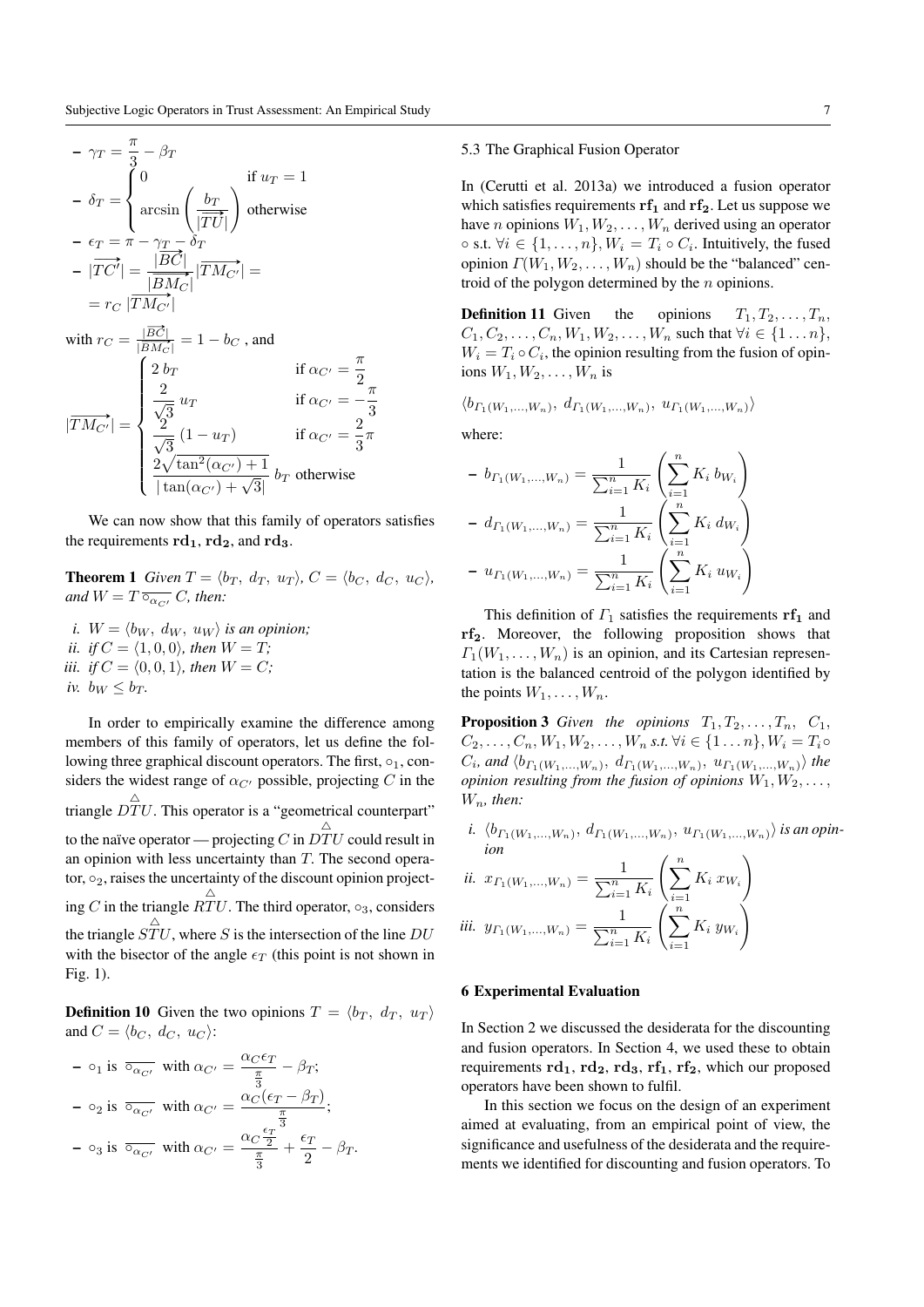this end, we consider an experiment where an explorer agent has to explore a network in order to determine the trustworthiness degree of other members: some of them are directly connected to the explorer, while for others it has to discount reputational information, which is provided in the form of SL opinions. The evaluation is based upon the distance between the derived opinion and the ground truth, i.e. the probability that each agent operates in a trustworthy manner. This likelihood is instantiated with the system, and is not known by anyone else in the network. This is just one of the possible scenarios where the discounting and fusion operators can be applied: other empirical evaluation is left as avenues of future research.

[et al. 2013a\)](#page-14-3). In this experiment each agent can communicate with all the other agents in the network. In order to randomly generate these networks, we consider a variable  $P^L \in [0, 1]$  representing the probability that an agent is connected<sup>[6](#page-8-0)</sup> to another agent (we exclude self-connections). Note that we do not constrain connections to be bidirec-tional<sup>[7](#page-8-1)</sup>. In this experiment, we set  $P<sup>L</sup>$  to lie between 0.05 and 0.25 with increments of 0.05. For each value of  $P<sup>L</sup>$ , we execute the procedure described in the following sections.

#### 6.1 Trust System Construction

We build a set of 50 agents  $A = \{a_1, \ldots, a_{50}\}\)$ : each agent  $a_x$  is characterised by a knowledge base  $\mathcal{KB}_{a_x}$  and by the probability of responding truthfully to another agent's query, namely  $P_{a_x}^T \in [0...1]$ . For each agent  $a_x$ , we randomly choose  $P_{a_x}^T$ .

We also require that  $(\Omega = \top) \in \mathcal{KB}_{a_x}$ . In other words, all the agents share the same information ( $\Omega = \top$ ) to be read " $a_x$  knows that  $\Omega$  is ⊤".

For each agent  $a_x$ , we determine if it can communicate with  $a_y \neq a_x$  according to  $P^L$ : if  $a_y$  is connected to  $a_x$ , then we say that  $a_y$  is a connection of  $a_x$  ( $a_y \in N_{a_x}$ ).

Following the construction of the system, the experiment proceeds through two distinct phases, namely bootstrapping and exploration.

#### 6.2 Phase I: Bootstrapping

The bootstrapping phase is similar to that described in [\(Is](#page-14-14)[mail and Jøsang 2002\)](#page-14-14), where a beta distribution is used for analysing repetitive experiments and deriving a SL opinion. In this experiment, each agent  $a_x$  asks  $\#_B$  times each of its connections  $a_y \in N_{a_x}$  its opinion about  $\Omega$ . Each time,  $a_y$ provides a possible false answer, based only on the probability  $P_{a_y}^T$  (the communications are stateless): the two possible answers of  $a_y$  are, of course,  $\Omega = \top$  and  $\Omega = \bot$ .

Agent  $a_x$  counts the number of exchanges where  $a_y$  answered truthfully ( $\#$ ⊤) and when it lied ( $\#$ <sub>⊥</sub>). Clearly,  $\#$ <sub>B</sub> =  $#$ ⊤ +  $#$ ⊥. Using this evidence,  $a_x$  can form an opinion on  $a_y$ 's trustworthiness

$$
O_{a_x}^{a_y}=\langle \frac{\# \tau}{\#_B+2},\frac{\#_\perp}{\#_B+2},\frac{2}{\#_B+2}\rangle
$$

The experimental setup follows the one described in [\(Ceru](#page-14-3)tti which should be close (according to the definition of distance given in Def. [12\)](#page-9-1) to the "ideal" ("real") opinion the (omniscient) experimenter has on  $a_y$ , viz.

$$
O_{Exp}^{a_y} = \langle P_{a_y}^T, (1 - P_{a_y}^T), 0 \rangle
$$

Therefore, during the bootstrapping phase, each agent  $a_y \in N_{a_x}$ ,  $a_x$  records its opinion of  $a_y$  in its knowledge base.

In the experiment described in [\(Cerutti et al. 2013a\)](#page-14-3),  $\#_B$ varies between 25 and 250: however, as we noted in that paper, this variation did not alter the results of the experiment. Therefore, in this paper we collected data for ten different values of  $#_B$  varying it between 2 and 29 with a step size of 3.

#### 6.3 Phase II: Exploration

After each agent has enriched its knowledge base with opinions of the trustworthiness of its connections, an "explorer"  $a_S \in A$  is randomly selected. The task of this explorer is to determine the trustworthiness of each agent in the network. The explorer,  $a<sub>S</sub>$ , acquires information about the network by asking its connections "Who are your connections?". Each agent  $a_y \in N_{a_S}$  answers this question according to  $P_{a_y}^T$ , which means that their answers are: for each  $a_y \in N_{a_x}$  $Connections_{a_y} \subseteq N_{a_y}$  (clearly if  $P_{a_y}^T = 1$ , then  $Connections_{a_y} = N_{a_y}$ .

Agent  $a<sub>S</sub>$  collects all the answers and creates a set of tuples associating agents that the explorer does not directly know, and all the agents that have revealed that they have connections to that agent, viz.:

$$
\mathcal{M} = \{ \langle a_z, \{a_{y_1}, \dots, a_{y_n}\} \rangle \mid \forall i \in [1 \dots n] \ a_{y_i} \in N_{a_S}
$$
  
and 
$$
a_z \in \bigcap_{i=1}^n N_{a_{y_i}} \}
$$

Then, for each pair of M,  $\langle a_z, \{a_{y_1}, \ldots, a_{y_n}\}\rangle$ , such that  $a_z \notin N_{a_S} \cup \{a_S\}$  (i.e. for each agent it is not directly

<span id="page-8-0"></span><sup>6</sup> The term "connected" here can have different names in different contexts, like "friend" in Facebook, or "follower" in Twitter.

<span id="page-8-1"></span> $\frac{7}{7}$  Although this may seem counter-intuitive, it partially captures real-world social media. For instance, Twitter messages are public, therefore we do not know who will read our messages. The same applies with slight modifications to Google+, and, of course, to blogging activities in general.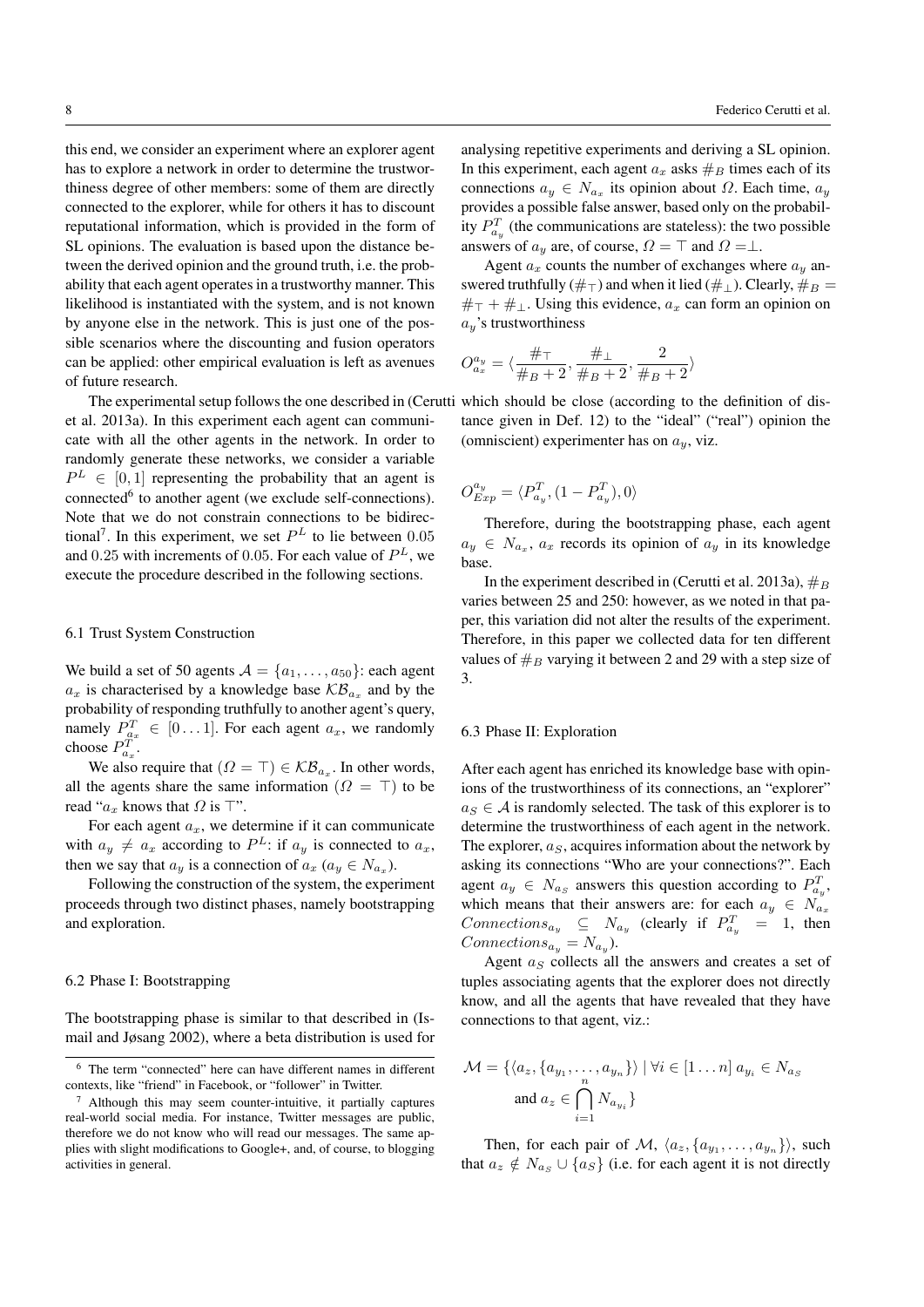connected to),  $a_S$  asks each  $a_{y_i}$  (i.e. those that are connected to that agent) about  $O_{a_{y_i}}^{a_z}$  (i.e. their opinion of that agent). Agent  $a_{y_i}$  answers according to  $P_{a_{y_i}}^T$  either  $O_{a_{y_i}}^{a_z}$  or  $\langle b_R, \rangle$  $d_R$ ,  $u_R$  where  $\langle b_R, d_R, u_R \rangle$  is a SL opinion computed randomly such that  $\langle b_R, d_R, u_R \rangle \neq O_{a_{y_i}}^{a_z}$ . Since  $a_S$  cannot determine whether the answer is true or not, we abuse notation, by associating  $O_{a_{y_i}}^{a_z}$  with the answer  $a_S$  received from  $a_{y_i}$  to the question "What is your opinion about  $a_z$ ?".

Subsequently,  $a_S$  computes  $O_{a_S|J}^{a_Z} = (O_{a_S}^{a_{y_1}} \otimes O_{a_{y_1}}^{a_z}) \oplus$  $\ldots \oplus (O_{a_S}^{a_{y_n}} \otimes O_{a_{y_n}}^{a_z})$  (viz. the fusion of the discounted opinions on  $a<sub>z</sub>$  of its connections using Jøsang's operators), and, for each operator defined in Def. [7](#page-5-3) and Def. [10](#page-7-1) (i.e.  $\circ \in$  $\{o_n, o_1, o_2, o_3\}$ )  $O_{as}^{az}|_o = \Gamma_1((O_{as}^{a_{y_1}} \circ O_{a_{y_1}}^{a_{z_1}}), \ldots, (O_{as}^{a_{y_n}} \circ O_{as}^{a_{y_n}})$  $O_{a_{y_n}}^{a_z}$ ) (viz. the fusion of the discounted opinions on  $a_z$  of its connections using the naïve operator, and the members of the graphical operator family introduced in Def. [9](#page-6-3) with the fusion operator of Def. [11\)](#page-7-2). Since we considered only one fusion operator, viz.  $\Gamma_1$ , we will write it without a subscript to improve readability. Moreover, since we want to evaluate the proposed operators and compare them to Jøsang's ones, each exploration has been performed with Jøsang's operators and with only one of the proposed operators. We, therefore, explore the same network four times with Jøsang's operator. However, doing so guarantees that the evaluation of each operator is independent from other evaluations.

Finally, each agent  $a_z$  is added to the list of the connections of  $a_S$  and the process starts again by setting  $\mathcal{M} = \emptyset$ and querying each member of the connections until, in two subsequent interactions, no further agents are added to  $a<sub>S</sub>$ 's connections. This exploration process, therefore enables  $a<sub>S</sub>$ to form a picture of those agents in the network, which are not directly connected to  $a<sub>S</sub>$ , by the opinions of other agents. Note that the results obtained through iteration  $j$  of the exploration phase serves to bootstrap iteration  $j + 1$ .

#### 6.4 Computing the Distances.

For each agent  $a_z \in \mathcal{A} \setminus \{a_S\}$ , for each  $\circ \in \{\circ_n, \circ_1, \circ_2, \circ_3\},$ we compute the distance between the two derived opinions  $O_{a_S|J}^{a_Z}$  and  $O_{a_S|S}^{a_Z}$ , and the "ideal" opinion  $O_{Exp}^{a_Z}$ . For this purpose, we consider two notions of distance, namely a *geometrical distance*, and a *distance of expected values*.

The *geometric distance* between two opinions  $\langle b_{O_1}, d_{O_1},$  $|u_{O_1}\rangle$  and  $\langle b_{O_2}, d_{O_2}, u_{O_2}\rangle$  is the Euclidean distance between the two points in the O space.

<span id="page-9-1"></span>**Definition 12** Given two opinions  $O_1 = \langle b_{O_1}, d_{O_1}, u_{O_1} \rangle$ and  $O_2 = \langle b_{O_2}, d_{O_2}, u_{O_2} \rangle$ , the *geometric distance* between  $O_1$  and  $O_2$  is

$$
d_G(O_1, O_2) = \sqrt{(b_{O_2} - b_{O_1})^2 + (d_{O_2} - d_{O_1})^2 + (u_{O_2} - u_{O_1})^2}
$$

Another interesting distance measure is the difference between the *expected values* of subjective logic opinions. Let us recall that the expected value for a subjective logic opinion  $\langle b_X, d_X, u_x, a_x \rangle$  is  $b_x + u_x \cdot a_x$ . Given that we assume a fixed base rate of  $\frac{1}{2}$ , the expected value simplifies to  $b_x + \frac{u_x}{2}$ . Given the expected value of two opinions, we can easily compute the distance between them.

<span id="page-9-2"></span>**Definition 13** Given two opinions  $O_1 = \langle b_{O_1}, d_{O_1}, u_{O_1} \rangle$ and  $O_2 = \langle b_{O_2}, d_{O_2}, u_{O_2} \rangle$ , the *expected value distance* between  $O_1$  and  $O_2$  is

$$
d_E(O_1, O_2) = \left| \left( b_{O_1} + \frac{u_{O_1}}{2} \right) - \left( b_{O_2} + \frac{u_{O_2}}{2} \right) \right|
$$

In other words,  $\forall a_z \in \mathcal{A} \setminus \{a_S\}$ ,  $d_G(O_{a_S|J}^{a_z}, O_{Exp}^{a_z})$ (reps.  $d_E(O^{a_z}_{as}|_J, O^{a_z}_{Exp}))$  is the geometric distance (resp. expected value distance) between the derived opinion using Jøsang's operators and the "ideal" one, and,  $\forall \circ \in \{\circ_n, \circ_1, \circ_2\}$  $\circ_2, \circ_3\}, d_G(O^{a_z}_{a_{S}|o}, O^{a_z}_{Exp})$  (resp.  $d_E(O^{a_z}_{a_{S}|o}, O^{a_z}_{Exp}))$  is the geometric distance (resp. expected value distance) between the derived opinion using either the naïve operators or the operators of the family of graphical discount operators (Def. [9\)](#page-6-3) and the "ideal" one (abbrev.  $d_G^{\circ}$ , resp.  $d_E^{\circ}$ ).

Finally, for each  $a_z \in \mathcal{A} \setminus \{a_S\}$ ,  $\forall \circ \in \{\circ_n, \circ_1, \circ_2, \circ_3\}$ , we compare the two computed distances obtaining the following scalar comparison values:

$$
r_G(a_z) = \log \frac{d_G(O_{a_S|J}^{a_z}, O_{Exp}^{a_z})}{d_G(O_{a_S|o}^{a_z}, O_{Exp}^{a_z})}
$$

and

$$
r_E(a_z) = \log \frac{d_E(O^{a_z}_{a_S|J}, O^{a_z}_{Exp})}{d_E(O^{a_z}_{a_S|o}, O^{a_z}_{Exp})}
$$

To strengthen the significance of the results, we mainly concentrate on averages, and thus  $a<sub>S</sub>$  explores the network  $|A|/2 = 25$  times; we write  $r_G(a_z)$  (resp.  $r_E(a_z)$ ) to denote the average of the 25 computed logarithmic ratios using the geometric distance (resp. expected value distance). Moreover  $r_G(a_z) = average_{a_z \in A \setminus \{a_S\}} r(a_z)$  (resp.  $r_E(a_z)$ )  $average_{a_z \in A \setminus \{a_S\}}r(a_z)$  is the average of the comparison value over the whole set of agents using the geometric distance (resp. expected value distance).

#### <span id="page-9-0"></span>7 Analysis of Experimental Results

To ensure that the outcomes are not biased by the random generator, we run the same experiment ten times. Each run follows the steps described in Sect. [6,](#page-7-0) and thus for each value of  $P<sup>L</sup>$ , 10 networks have been randomly generated. Moreover, since each agent can lie, each generated network has been explored 25 times. Therefore, for each run, for each value of  $P<sup>L</sup>$ , 250 explorations over 10 different networks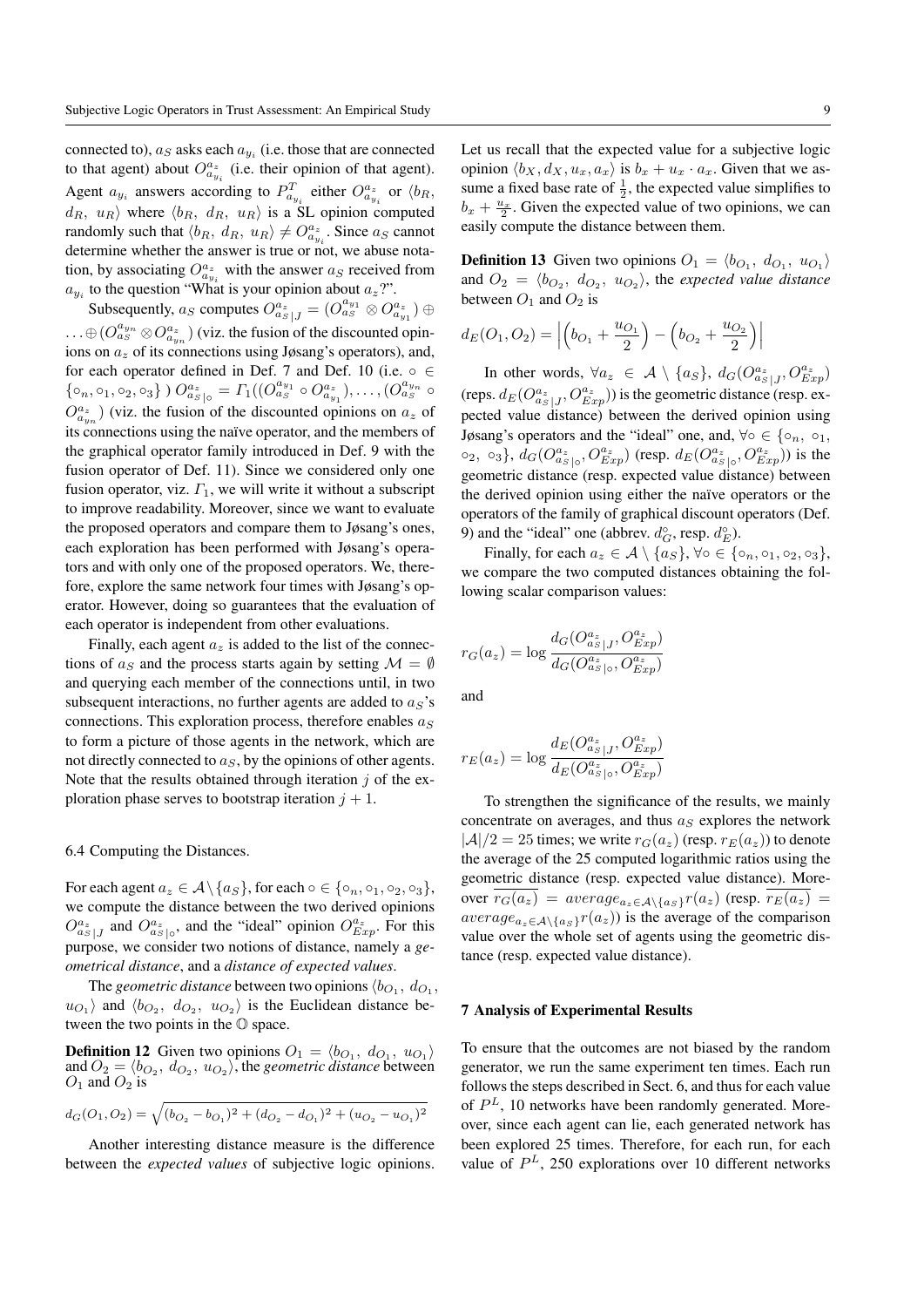<span id="page-10-0"></span>

Fig. 2: Histograms of expected value distances  $d_E(O_{a_S|J}^{a_z}, O_{Exp}^{a_z})$  [\(a\)](#page-10-0), and of the geometrical distances  $d_G(O_{a_S|J}^{a_z}, O_{Exp}^{a_z})$ [\(b\)](#page-10-0). In red the fitting of the histogram with the gamma function (calculated with the Matlab function histfit).

have been carried on (i.e. 1250 explorations were considered in this experiment).

In Section [7.1](#page-10-1) we make a qualitative analysis of the distributions of the distances computed using the two metrics discussed in Definitions [12](#page-9-1) and [13.](#page-9-2) Section [7.2](#page-10-2) discusses the results of the Wilcoxon signed-rank test on the measure of distances. Finally, Sect. [7.3](#page-12-0) provides a qualitative analysis of the dynamics of the results varying the two parameters of the experiment, namely the probability of connections  $P<sup>L</sup>$ and the bootstrap time  $\#_B$ .

#### <span id="page-10-1"></span>7.1 Distributions of Distances

We first analysed the distribution of the distances between the ground truth and when using Jøsang's operators (Figures [2a](#page-10-0) and [2b](#page-10-0) respectively);  $\circ_1$  and  $\Gamma_1$  (Figures [3a](#page-11-0) and [3b\)](#page-11-0);  $\circ_2$ and  $\Gamma_1$  (Figures [3c](#page-11-0) and [3d\)](#page-11-0),  $\circ_3$  and  $\Gamma_1$  (Figures [3e](#page-11-0) and [3f\)](#page-11-0);  $\circ_n$  and  $\Gamma_1$  (Figures [3g](#page-11-0) and [3h\)](#page-11-0).

Visual inspection of Figures [2a,](#page-10-0) [3a, 3c, 3e, 3g](#page-11-0) indicates that the distances computed using the expected value dis-tance (Definition [13\)](#page-9-2) can be approximated (qualitatively $8$ ) using a gamma function, regardless of the choice of the operator.

This result looks reasonable with respect to the opinions computed using Jøsang's operators (Fig. [2a\)](#page-10-0) due to the fact that the experiment considered the beta reputation system [\(Ismail and Jøsang 2002\)](#page-14-14) and due to the statistical properties of Jøsang's operators [\(Jøsang et al. 2006\)](#page-14-11). It is, however, interesting to note that the use of  $\circ_1$  and  $\Gamma_1$ , or  $\circ_2$  and  $\Gamma_1$ , or  $\circ_3$  and  $\Gamma_1$ , or  $\circ_n$  and  $\Gamma_1$ , all result in similar graphs.

More interesting is the fact that, considering the graphical distance (Figures [2b,](#page-10-0) [3b, 3d, 3f, 3h\)](#page-11-0) we can conclude that (qualitatively) Jøsang's operators (and similarly  $\circ_3$  with  $\Gamma_1$ ) are computing opinions whose geometric distance from the ground truth is not distributed using a gamma function

(Figures [2b](#page-10-0) and [3f\)](#page-11-0). On the other hand, using either  $\circ_1$  with  $\Gamma_1$  (Fig. [3b\)](#page-11-0), or  $\circ_2$  with  $\Gamma_1$  (Fig. [3d\)](#page-11-0), or  $\circ_n$  with  $\Gamma_1$  (Fig. [3h\)](#page-11-0) returns opinions whose geometric distance from the ground truth has a interesting and regular shape, which is similar to a gamma function or a Lognormal distribution. A comprehensive study of this is beyond the scope of the present paper and is left for future work.

#### <span id="page-10-2"></span>7.2 Analysis Using the Wilcoxon Test

Since the Kolmogorov–Smirnov tests reported that the distribution of the differences between each pair of distance  $\langle d_E(O^{a_z}_{a_S}|_o, O^{a_z}_{Exp}), d_E(O^{a_z}_{a_S}|_J, O^{a_z}_{Exp}) \rangle$  (resp.  $\langle d_G(O^{a_{z}}_{a_{S}}|_{o},O^{a_{z}}_{Exp}), d_G(O^{a_{z}}_{a_{S}}|_{J},O^{a_{z}}_{Exp})\rangle$  are significantly different from a normal distributions ( $p < 0.001$ ), we analysed them using the Wilcoxon Signed-Rank Test (WSRT).

This test allows us to conclude whether or not the median of the differences of such pairs of distances is statistically equal to 0. Moreover, looking at the median of the distribution of each distance, we can also verify the significance of the direction of the difference. In other words, if the distribution of  $d_E(O_{a_S}|_o, O_{Exp}^{a_z})$  has median equal to a and the median of the distribution of  $d_E(O_{a_s|J}^{a_s}, O_{Exp}^{a_s})$  is b, we can verify the hypothesis that the difference is significantly positive (if  $a > b$ ) or negative (if  $a < b$ ). Therefore, if the difference is significant, this test shows that one distance from the ground truth is significantly higher than the other. Furthermore, WSRT calculates the sum of the ranks of the pairwise positive differences  $s^+$  and negative differences s <sup>−</sup>. This can be used to indicate the size of this difference: we consider the following simple formula for determining this size, which turns to be our measure of increment of performance, namely  $(s^+ - s^-)/(s^+ + s^-)$ .

For improving the readability of the results, we grouped the results of the WSRT test according to the type of distance used. Table [2](#page-12-1) shows the results of the WSRT considering measure computed using the expected value distance

<span id="page-10-3"></span><sup>8</sup> Figures [2a, 2b,](#page-10-0) [3a, 3b, 3c, 3d, 3e, 3f, 3g, 3h,](#page-11-0) are obtained using the Matlab function histfit.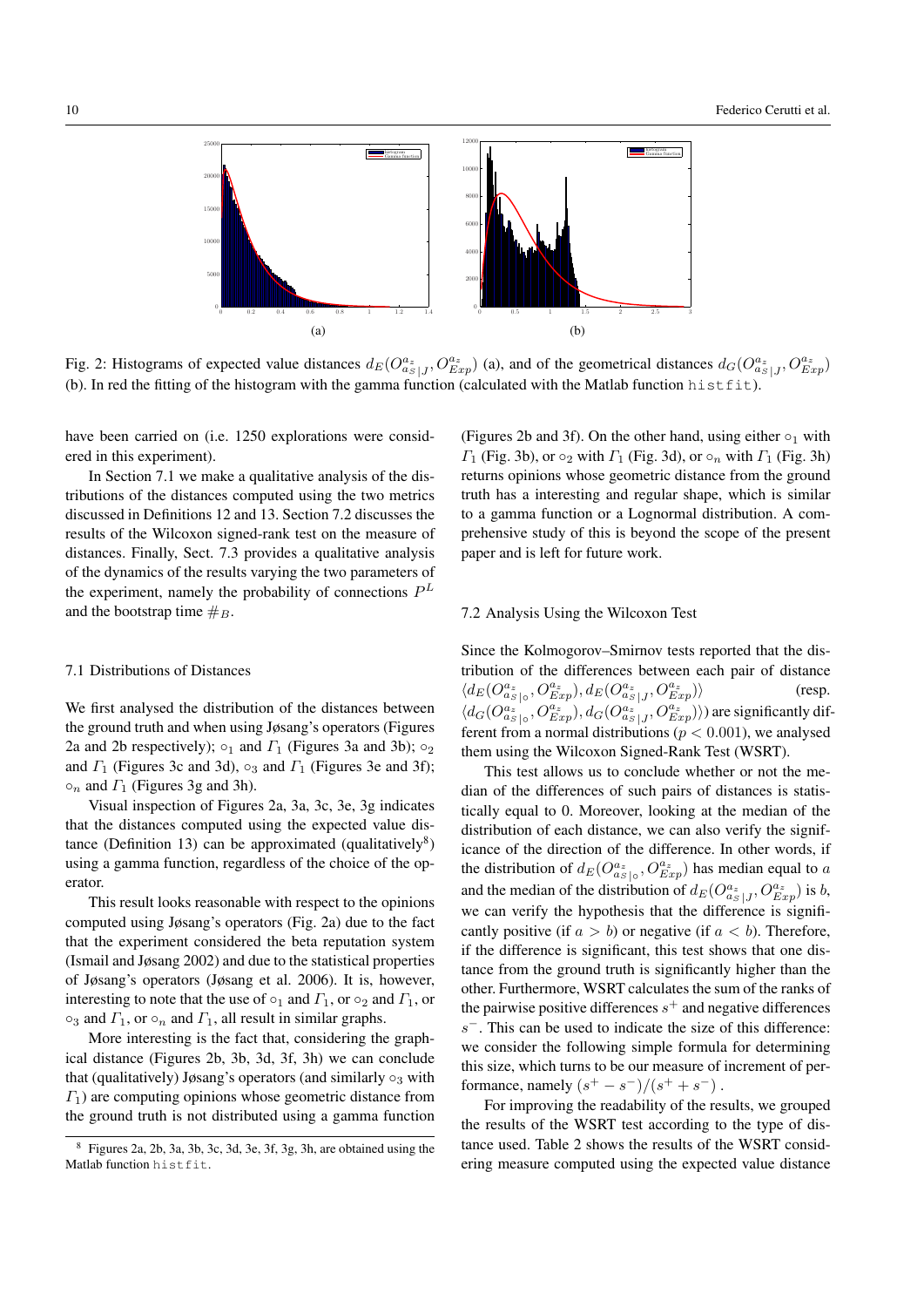<span id="page-11-0"></span>

Fig. 3: Histograms of expected value distances  $d_E(O_{a_S|_0}^{a_z}, O_{Exp}^{a_z})$  (resp. geometrical distances  $d_G(O_{a_S|_0}^{a_z}, O_{Exp}^{a_z})$ ) using the graphical discount operators of Defs. [7](#page-5-3) and  $10 - i.e. \circ = \circ_1$  [\(a\)](#page-11-0) (resp. [\(b\)](#page-11-0)),  $\circ = \circ_2$  [\(c\)](#page-11-0) (resp. [\(d\)](#page-11-0)),  $\circ = \circ_3$  [\(e\)](#page-11-0) (resp. [\(f\)](#page-11-0)),  $\circ = \circ_n$  [\(g\)](#page-11-0) (resp. [\(h\)](#page-11-0)). In red the fitting of the histogram with the gamma function (calculated with the Matlab function histfit).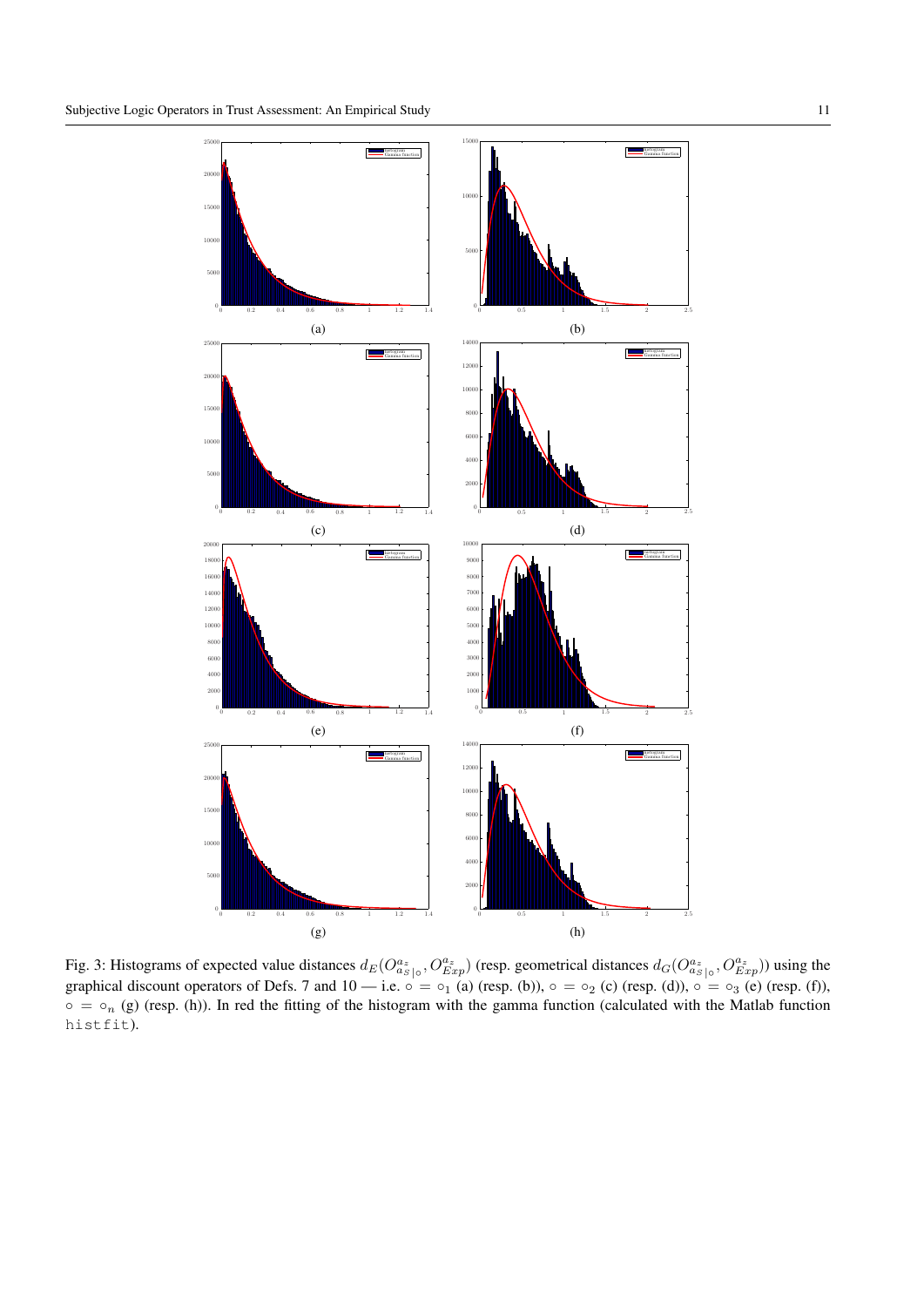<span id="page-12-1"></span>

| Operator       | $\text{Md}^{\star} d_E(O_{a_S _{\mathcal{O}}}^{a_Z}, O_{Exp}^{a_Z})$ | $\mathrm{Md}^{\star} d_E(O^{a_{z}}_{a_{S} J}, O^{a_{z}}_{Exp})$ | $s^{-}$ ( $\times 10^{10}$ ) | $s^{+}$ ( $\times$ 10 <sup>10</sup> ) | $\boldsymbol{z}$      | Incr. Performance <sup>†</sup> |
|----------------|----------------------------------------------------------------------|-----------------------------------------------------------------|------------------------------|---------------------------------------|-----------------------|--------------------------------|
| $\circ_1$      | 0.141                                                                | 0.144                                                           | 4.11                         | 4.53                                  | $-27.457^{\ddagger}$  | $\approx$ +5%                  |
| $\circ_n$      | 0.156                                                                | 0.155                                                           | 4.40                         | 3.95                                  | $-29.586^{\ddagger}$  | $\approx -5\%$                 |
| $\circ_2$      | 0.143                                                                | 0.142                                                           | 4.58                         | 3.89                                  | $-45.559^{\ddagger}$  | $\approx -8\%$                 |
| O <sub>3</sub> | 0.163                                                                | 0.145                                                           | 5.12                         | 3.51                                  | $-104.098^{\ddagger}$ | $\approx -19\%$                |

\* Median; † computed as  $(s^+ - s^-)/(s^+ + s^-);$  $\frac{1}{2}p < 0.001$ .

Table 2: Wilcoxon signed-rank significance tests of distances derived using the expected value distance  $d_E(\cdot, \cdot)$ . In grey are the cases where the proposed operator  $\circ \in \{\circ_1, \circ_2, \circ_3, \circ_n\}$  did not outperform Jøsang's operators. Results are ordered by the increment of performance in descending order (i.e. the first row is the best one).

<span id="page-12-2"></span>

| Operator                                                                        | $\text{Md}^{\star} d_G(O_{a_{S} \circ}^{a_{Z}}, O_{Exp}^{a_{Z}})$ | $\text{Md}^{\star} d_G(O_{a_S J}^{a_Z}, O_{Exp}^{a_Z})$ | $s^{-}$ ( $\times 10^{10}$ ). | $s^{+}$ ( $\times$ 10 <sup>10</sup> ) | $\boldsymbol{z}$      | Incr. Performance <sup><math>\uparrow</math></sup> |
|---------------------------------------------------------------------------------|-------------------------------------------------------------------|---------------------------------------------------------|-------------------------------|---------------------------------------|-----------------------|----------------------------------------------------|
| $\circ$ <sub>1</sub>                                                            | 0.415                                                             | 0.585                                                   | 1.91                          | 6.70                                  | $-310.462^{\ddagger}$ | $\approx +56\%$                                    |
| $\circ_n$                                                                       | 0.454                                                             | 0.608                                                   | 1.93                          | 6.42                                  | $-297.432^{\ddagger}$ | $\approx +54\%$                                    |
| $\circ_2$                                                                       | 0.457                                                             | 0.584                                                   | 2.31                          | 6.08                                  | $-248.968^{\ddagger}$ | $\approx +45\%$                                    |
| $\circ_3$                                                                       | 0.607                                                             | 0.593                                                   | 4.92                          | 3.72                                  | $-77.760^{\ddagger}$  | $\approx -14\%$                                    |
| computed as $(s^+ - s^-)/(s^+ + s^-);$<br>$\frac{1}{2}p < 0.001$ .<br>* Median: |                                                                   |                                                         |                               |                                       |                       |                                                    |

Table 3: Wilcoxon signed-rank significance tests of distances derived using the geometric distance  $d_G(\cdot, \cdot)$ . In grey are the cases where the proposed operator  $\circ \in \{\circ_1, \circ_2, \circ_3, \circ_n\}$  did not outperform Jøsang's operators. Results are ordered by the increment of performance in descending order (i.e. the first row is the best one).

 $d_E(\cdot, \cdot)$ , while Table [3](#page-12-2) shows the results of the WSRT considering measure computed using the geometrical distance  $d_G(\cdot, \cdot).$ 

From Tables [2](#page-12-1) and [3](#page-12-2) we can conclude that, regardless the choice of the operator and the type of measure used, the difference between the opinions determined with the proposed operators and the Jøsang's is significantly ( $p < 0.001$ ).

Concerning the expected value distances, from Table [2](#page-12-1) we can see that the WSRT highlights that in the case that  $\circ_1$  with  $\Gamma_1$  is used, the derived opinion is significantly ( $\approx$  $+5\%$ ) closer to the ground truth than the opinion computed using Jøsang's operators. This is not true according to the other choices of operators, which return opinions whose distance from the ground truth is greater (between 5% and 19%) than Jøsang's operator.

However, if we consider the graphical distances, from Table [3](#page-12-2) we can see that (in order)  $\circ_1$ ,  $\circ_n$ , and  $\circ_2$ , each of which with  $\Gamma_1$ , outperform Jøsang's operators. Comparing these increments of performance, we can also see that the opinions derived using these operators are much closer to the ground truth (between  $\approx +56\%$  and  $\approx +45\%$ ) than Jøsang's operators.

#### <span id="page-12-0"></span>7.3 Results w.r.t. Experiment Parameters

Considering the dynamics of the results, Figure [4](#page-13-0) depicts the mean and the standard deviation<sup>[9](#page-12-3)</sup> of  $\overline{r_E(a_z)}$  and  $\overline{r_G(a_z)}$  for each set of operators used — viz.  $\circ_1$  and  $\Gamma_1$ ,  $\circ_2$  and  $\Gamma_1$ ,  $\circ_2$ and  $\Gamma_1$ ,  $\circ_n$  and  $\Gamma_1$  — w.r.t. the two variables considered, namely the probability of connections  $P<sup>L</sup>$  (Figures [4a](#page-13-0) and [4b\)](#page-13-0), and the bootstrap time  $\#_B$  (Figures [4c](#page-13-0) and [4d\)](#page-13-0).

Considering the distances computed using the expected value distance measure, from Figure [4a](#page-13-0) we can infer that on average Jøsang's operators are performing better for small values of probability of connections  $P<sup>L</sup>$ , and the greater the  $P^L$ , the better are the performance of operators  $\circ_1$ ,  $\circ_n$  and  $\circ_2$  (each of which with  $\Gamma_1$ ). A visual inspection of Figure [4c,](#page-13-0) however, does not highlight any specific pattern or regularity in the dynamics of the system varying  $#_B$  (considering expected value distance).

On the other hand, if we consider the results derived using the geometric distance, Fig. [4b](#page-13-0) qualitatively shows that the greater the probability of connections  $P<sup>L</sup>$ , the more similar the operators we propose in this paper are to Jøsang's. In fact, the more connected the network, the more the bootstrapping phase is important, and this is independent of the

<span id="page-12-3"></span><sup>&</sup>lt;sup>9</sup> In Sects. [7.1](#page-10-1) and [7.2](#page-10-2) we show that the distances are not normally distributed and thus from a statistical point of view medians rather than means should be considered. Here, however, we are more interested in the qualitative dynamics of values obtained by varying the parameters of the experiment, and thus we rely on graphical representation of mean and standard deviation.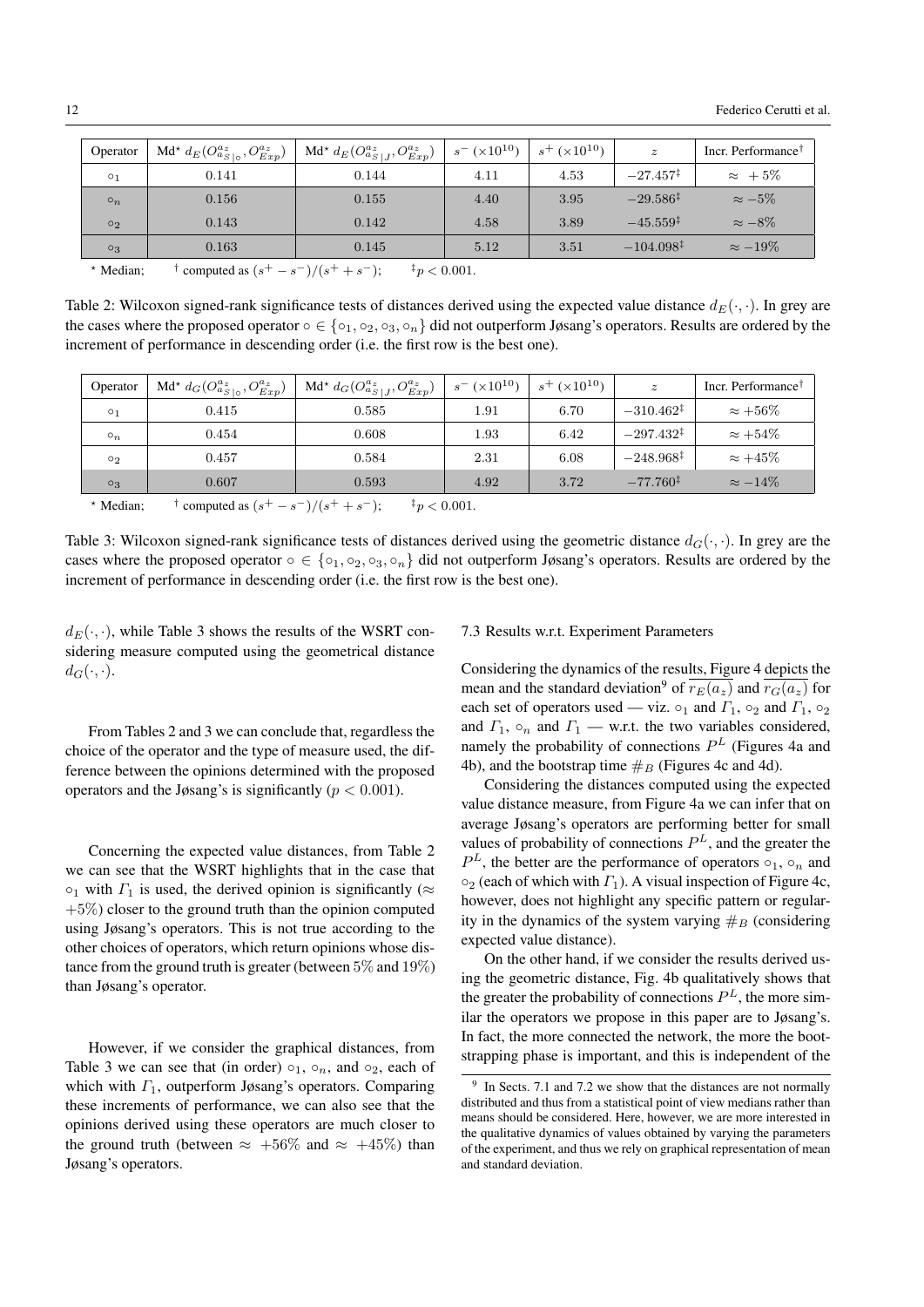<span id="page-13-0"></span>

Fig. 4: Mean and Standard Deviation of the scalar comparison values using distances of expected values  $\overline{r_E(a_z)}$  (resp. using graphical distances  $\overline{r_G(a_z)}$ ) w.r.t.  $P^L$  [\(a\)](#page-13-0) (resp. [\(b\)](#page-13-0)), and w.r.t.  $\#_B$  [\(c\)](#page-13-0) (resp. [\(d\)](#page-13-0)). The scale is logarithmic.

choice of operators. However, when we are considering the dynamics of the bootstrapping phase (Fig. [4d\)](#page-13-0), we conclude that the smaller the uncertainty (i.e. the greater the number of interactions among the agents during the bootstrapping phase), the better the proposed operators perform. It is worth to notice that for  $\#_B = 2$ , which leads to a high uncertain opinions,  $\circ_1$  and  $\Gamma_1$ ,  $\circ_2$  and  $\Gamma_1$ ,  $\circ_3$  and  $\Gamma_1$  perform similarly to Jøsang's operators, while choosing  $\circ_n$  and  $\Gamma_1$  leads to a significantly better result. We will investigate this interesting results in future work.

#### 7.4 Summary

To summarise our empirical evaluation, we observe that:

1. the operators  $\circ_1$ ,  $\circ_2$ ,  $\circ_3$ ,  $\circ_n$  (in conjunction to  $\Gamma_1$ ), similarly to Jøsang's operators, return opinions whose expected value distance distribution from the ground truth is close to a gamma function (Figures [2a,](#page-10-0) [3a, 3c, 3g\)](#page-11-0);

- 2. the operators  $\circ_1$ ,  $\circ_2$ ,  $\circ_n$  (in conjunction with  $\Gamma_1$ ), differ from Jøsang's operators and  $\circ_3$  with  $\Gamma_1$ , and return opinions whose geometric distance distribution from the ground truth shows some qualitative regularity resembling a gamma function or a Lognormal distribution (Figures [2b,](#page-10-0) [3b, 3d, 3h\)](#page-11-0);
- 3. the operator  $\circ_1$  with  $\Gamma_1$  outperforms Jøsang's operators in a statistically significant manner, both considering the expected value distance ( $\approx +5\%$ ) and the geometrical distance ( $\approx +56\%$ );
- 4. the rank of operators (each of which used in conjunction with  $\Gamma_1$ ) w.r.t. their performance is independent from the choice of expected value distance, or geometrical distance, and is as follows:  $\circ_1 \succ \circ_n \succ \circ_2 \succ \circ_3$ ;
- 5. the less the probability of connections, the more  $\circ \in$  $\{\circ_1, \circ_2, \circ_3, \circ_n\}$  returns opinions closer (according to the graphical distance) to the ground truth than Jøsang's operators;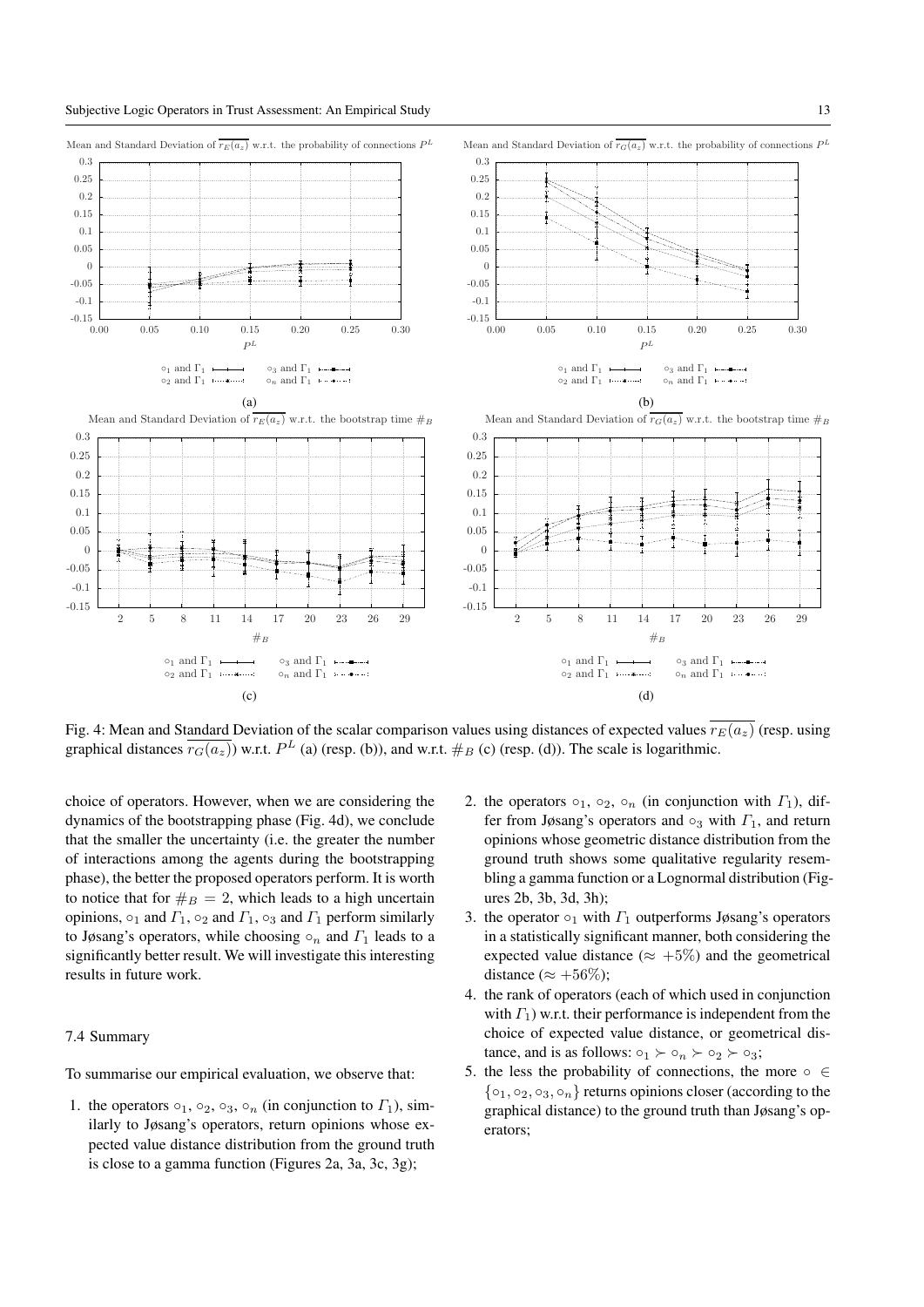6. the less the uncertainty (i.e. the more the bootstrap time), the more  $\circ \in \{\circ_1, \circ_2, \circ_3, \circ_n\}$  returns opinions closer (according to the graphical distance) to the ground truth than Jøsang's operators.

#### <span id="page-14-4"></span>8 Conclusions and Future Works

The discount and the fusion operators play an important role in standard Subjective Logic, and form the core of the beta reputation system. In fact, they are used to combine and discount reputation information from multiple agents within a trust network.

In this paper, following our earlier work [\(Cerutti et al.](#page-14-3) [2013a](#page-14-3)[,b\)](#page-14-13), we introduced a set of intuitive desiderata that operators for discounting and fusion of opinions should provide. From these, we derived a set of requirements and a family of operators, and proved that these satisfy the desiderata, while Jøsang's operators do not. We empirically evaluated $10$  the derived operators in a trust scenario and the results shown in Section [7](#page-9-0) suggest that:

- one operator taken from the family satisfying the desiderata always outperforms Jøsang's operators;
- according to the geometrical distance among opinions, most of the operators satisfying the desiderata outperform Jøsang's operators;
- there are relationships between the structure of the trust network and the achieved increments of performance.

In particular, the Wilcoxon signed-rank significance test discussed in Section [7.2,](#page-10-2) shows that the discounting operator ( $\circ_1$ ), used in conjunction with the fusion operator  $\Gamma_1$ , returns opinions closer to the ground truth than Jøsang's operators of 5% considering the expected value distance, and of 56% considering the graphical distance. Therefore, it seems that allowing a reduction of the amount of uncertainty in discounting opinion results on an increment of the performance not only geometrically, but also when the expected values are considered.

An empirical evaluation of the graphical operators on real cases, e.g. [\(Guha et al. 2004\)](#page-14-16), is already envisaged as the main future work. For example, in a situation where several sensors monitor the same phephenomenum (i.e. different intrusion detection systems on the same network), the experiment described in Section [6](#page-7-0) can be adapted for assessing the probability of false negatives according to the trustworthiness of each system. The result would be a portfolio of sensors (i.e. a "super" intrusion detection system) able to automatically leverage the strength of each member of the portfolio.

As a side effect, this will provide useful insights about our assumptions regarding the probability of an agent to "lie" — or, in this case, to provide a false positive/negative results. In this paper we assumed a uniform distribution, but as part of future work we want to investigate the effects of adopting different distributions. In addition, we want to develop graphical operators analogous to other Subjective Logic operators, and we intend to study these, as well as investigate their properties.

#### **References**

- <span id="page-14-7"></span>Bisdikian C, Sensoy M, Norman TJ, Srivastaval MB (2012) Trust and obfuscation principles for quality of information in emerging pervasive environments. In: Proceedings of International Workshop on Information Quality and Quality of Service for Pervasive Computing (IQ2S), pp 44–49
- <span id="page-14-1"></span>Burnett C, Oren N (2012) Sub-delegation and trust. In: Proceedings of the 11th International Conference on Autonomous Agents and Multiagent Systems, pp 1359–1360
- <span id="page-14-5"></span>Castelfranchi C, Falcone R (2010) Trust theory: A socio-cognitive and computational model. Wiley Series in Agent Technology
- <span id="page-14-3"></span>Cerutti F, Toniolo A, Oren N, Norman T (2013a) An empirical evaluation of geometric subjective logic operators. In: Chesñevar CI, Onaindia E, Ossowski S, Vouros G (eds) Proceedings of the Second Conference on Agreement Technologies, Lecture Notes in Computer Science, vol 8068, Springer, pp 90–104
- <span id="page-14-13"></span>Cerutti F, Toniolo A, Oren N, Norman TJ (2013b) Contextdependent trust decisions with subjective logic. Tech. Rep. ABDN–CS–2013–05–01, Department of Computing Science, University of Aberdeen, URL [http:](http://homepages.abdn.ac.uk/f.cerutti/pages/papers/techreps/ABDN-CS-2013-05-01.pdf) [//homepages.abdn.ac.uk/f.cerutti/pages/](http://homepages.abdn.ac.uk/f.cerutti/pages/papers/techreps/ABDN-CS-2013-05-01.pdf) [papers/techreps/ABDN-CS-2013-05-01.pdf](http://homepages.abdn.ac.uk/f.cerutti/pages/papers/techreps/ABDN-CS-2013-05-01.pdf)
- <span id="page-14-9"></span>Dempster AP (1968) A Generalization of Bayesian Inference. Journal of the Royal Statistical Society Series B (Methodological) 30(2):pp. 205–247
- <span id="page-14-16"></span>Guha R, Kumar R, Raghavan P, Tomkins A (2004) Propagation of trust and distrust. In: Proceedings of the 13th conference on World Wide Web, ACM Press, pp 403–412
- <span id="page-14-0"></span>Haghpanah Y, des Jardins M (2012) Prep: a probabilistic reputation model for biased societies. In: Proceedings of the 11th International Conference on Autonomous Agents and Multiagent Systems, pp 315–322
- <span id="page-14-14"></span>Ismail R, Jøsang A (2002) The beta reputation system. In: Proceedings of the 15th Bled Electronic Commerce Conference, pp 324–337
- <span id="page-14-2"></span>Jøsang A (2001) A logic for uncertain probabilities. International Journal of Uncertainty, Fuzziness and Knowledge-Based Systems 9(3):279–311
- <span id="page-14-12"></span>Jøsang A (2008) Cumulative and averaging unfusion of beliefs. In: Proceedings of the International Conference on Information Processing and Management of Uncertainty
- <span id="page-14-6"></span>Jøsang A, McAnally D (2004) Multiplication and comultiplication of beliefs. International Journal of Approximate Reasoning 38(1):19–51
- <span id="page-14-10"></span>Jøsang A, Pope S, Daniel M (2005) Conditional deduction under uncertainty. In: Proceedings of the 8th European Conference on Symbolic and Quantitative Approaches to Reasoning with Uncertainty, pp 824–835
- <span id="page-14-11"></span>Jøsang A, Marsh S, Pope S (2006) Exploring different types of trust propagation. In: Stølen K, Winsborough WH, Martinelli F, Massacci F (eds) Trust Management, Springer, pp 179–192
- <span id="page-14-8"></span>Jøsang A, Ismail R, Boyd C (2007) A survey of trust and reputation systems for online service provision. Decision Support Systems 43(2):618–644

<span id="page-14-15"></span><sup>&</sup>lt;sup>10</sup> The code used for this experiment is available at [https://](https://sourceforge.net/projects/slef/) [sourceforge.net/projects/slef/](https://sourceforge.net/projects/slef/).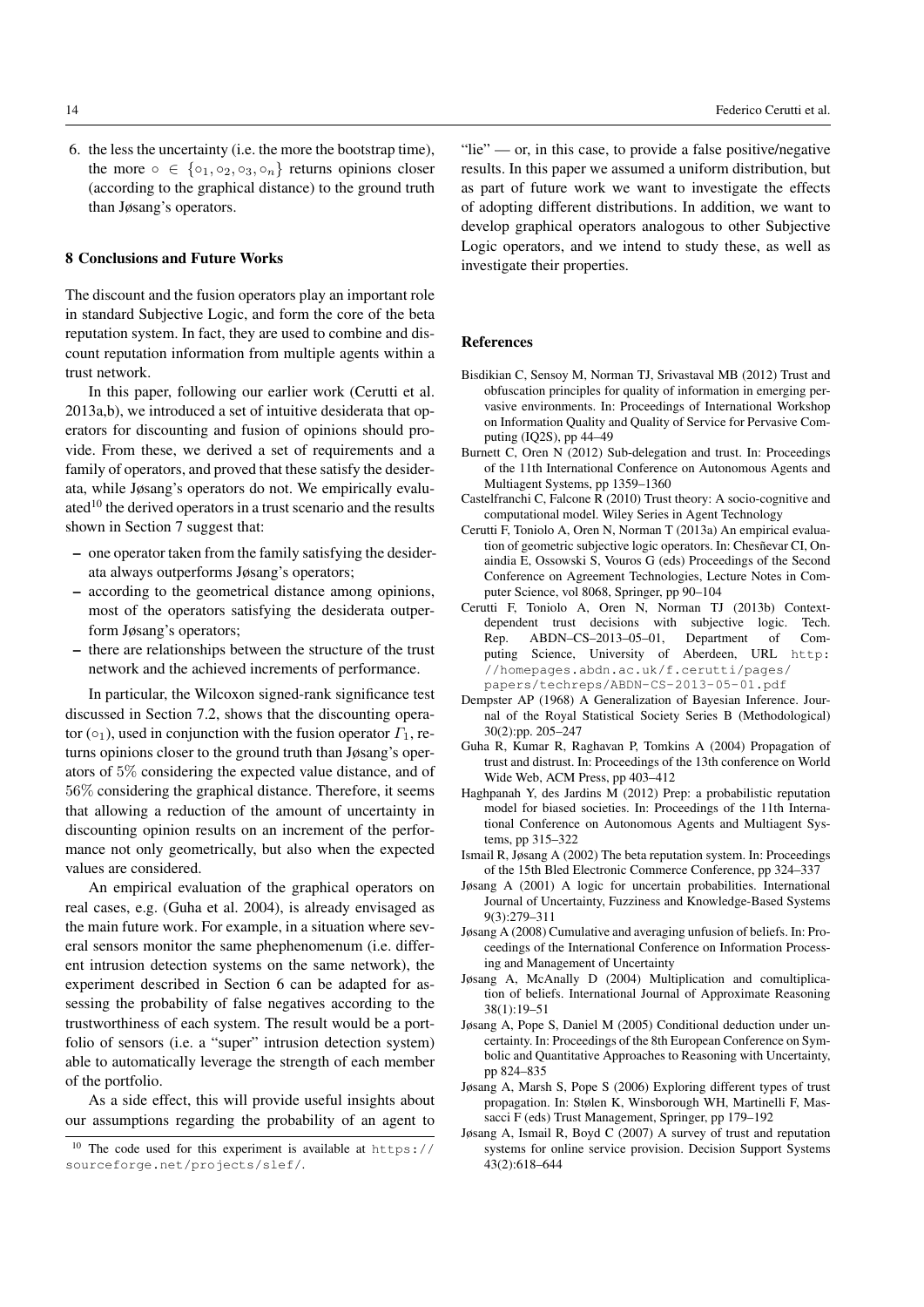- <span id="page-15-2"></span>Jøsang A, Azderska T, Marsh S (2012) Trust transitivity and conditional belief reasoning. In: Dimitrakos T, Moona R, Patel D, McKnight DH (eds) Proceedings of 6th IFIPTM International Conference on Trust Management, Springer, pp 68–83
- <span id="page-15-6"></span>McAnally D, Jøsang A (2004) Addition and subtraction of beliefs. In: Proceedings of the conference on Information Processing and Management of Uncertainty in Knowledge-Based Systems
- <span id="page-15-1"></span>Sabater J, Sierra C (2005) Review on computational trust and reputation models. Artificial Intelligence Review 24:33–60
- <span id="page-15-0"></span>Sensoy M, Fokoue A, Pan JZ, Norman TJ, Tang Y, Oren N, Sycara K (2013) Reasoning about uncertain information and conflict resolution through trust revision. In: Proceedings of the 2013 international conference on Autonomous agents and multi-agent systems
- <span id="page-15-5"></span>Shafer G (1976) A Mathematical Theory of Evidence. Princeton University Press
- <span id="page-15-4"></span>Urbano J, Rocha A, Oliveira E (2013) A socio-cognitive perspective of trust. In: Ossowski S (ed) Agreement Technologies, Law, Governance and Technology Series, vol 8, Springer, pp 419–429

#### <span id="page-15-3"></span>A The Geometry of Subjective Logic

A SL opinion  $O \triangleq \langle b_O, d_O, u_O \rangle$  is a point in the  $\mathbb{R}^3$  space, identified by the coordinate  $b<sub>O</sub>$  for the first axis,  $d<sub>O</sub>$  for the second axis, and  $u<sub>O</sub>$  for the third axis. However, due to the requirement that  $b<sub>O</sub> + d<sub>O</sub> +$  $u<sub>O</sub> = 1$ , an opinion is a point inside (or at least on the edges of) the tri-

<span id="page-15-7"></span>angle  $\overrightarrow{BDU}$  shown in Fig. [5,](#page-15-7) where  $B = \langle 1, 0, 0 \rangle$ ,  $D = \langle 0, 1, 0 \rangle$ ,  $U =$  $(0, 0, 1)$ .

Fig. 5: The Subjective Logic plane region.

 $\widetilde{U}_0$ 

**Definition 14** The *Subjective Logic plane region*  $\overrightarrow{BDU}$  is the triangle whose vertices are the points  $B \triangleq \langle 1, 0, 0 \rangle$ ,  $D \triangleq \langle 0, 1, 0 \rangle$ , and  $U \triangleq \langle 0, 0, 1 \rangle$  on a  $\mathbb{R}^3$  space where the axes are respectively the one of belief, disbelief, and uncertainty predicted by SL.

Since an opinion is a point inside triangle  $\overrightarrow{BDU}$ , it can be mapped to a point in Fig. [6.](#page-15-8) This representation is similar to the one used in [\(Jøsang 2001\)](#page-14-2) for representing opinions in SL, but here the belief and disbelief axes are swapped.

In order to keep the discussion consistent with Jøsang's work [\(Jøsang](#page-14-2)

[2001\)](#page-14-2), in what follows we will scale triangle  $\stackrel{\triangle}{BD}U$  by a factor  $1:\frac{\sqrt{3}}{\sqrt{2}}$ thus obtaining that  $|\overrightarrow{B_0B}| = |\overrightarrow{D_0D}| = |\overrightarrow{U_0U}| = 1$ .

<span id="page-15-8"></span>

Fig. 6: An opinion  $O \triangleq \langle b_O, d_O, u_O \rangle$  in SL after the  $1 : \frac{\sqrt{3}}{\sqrt{3}}$  $\frac{\sqrt{3}}{\sqrt{2}}$ scale. The belief axis is the line from  $B_0$  (its origin) toward the B vertex, the disbelief axis is the line from  $D_0$  toward the  $D$  vertex, and the uncertainty axis is the line from  $U_0$ toward the  $U$  vertex.

These geometric relations lie at the heart of the Cartesian transformation operator, which is the subject of the next subsection.

#### A.1 The Cartesian Representation of Opinions

As shown in [A,](#page-15-3) an opinion in SL can be represented as a point in a planar figure (Fig. [6\)](#page-15-8) laying on a Cartesian plane. In this section we will introduce the Cartesian transformation operator, which returns the Cartesian coordinate of an opinion.

First of all, let us define the axes of the Cartesian system we will adopt.

**Definition 15** Given the SL plane region  $\overrightarrow{BDU}$ , the *associated Cartesian system* is composed by two axes, named respectively  $x, y$ , where stan system is composed by two axes, halong respectively x, y, where<br>the unit vector of the x axis  $\vec{e_x} = \frac{1}{|BD|} \vec{BD}$ , the unit vector of the y axis  $\vec{e_y} = \vec{e_u}$ , and B is the origin.

<span id="page-15-9"></span>Figure [7](#page-15-9) depicts this Cartesian system.



Fig. 7: An opinion and its representation in the Cartesian system.

The correspondence between the three values of an opinion and the corresponding coordinate in the Cartesian system we defined is shown in the following proposition.

<span id="page-15-10"></span>Proposition 4 [\(Cerutti et al. 2013b,](#page-14-13) Prop. 1) *Given a SL plane region*

 $\overrightarrow{BDU}$  and its associated Cartesian system  $\langle x, y \rangle$ , an opinion  $O \triangleq \langle b_O, b_O \rangle$  $d_O, u_O$  *is identified by the coordinate*  $\langle x_O, y_O \rangle$  *s.t.:*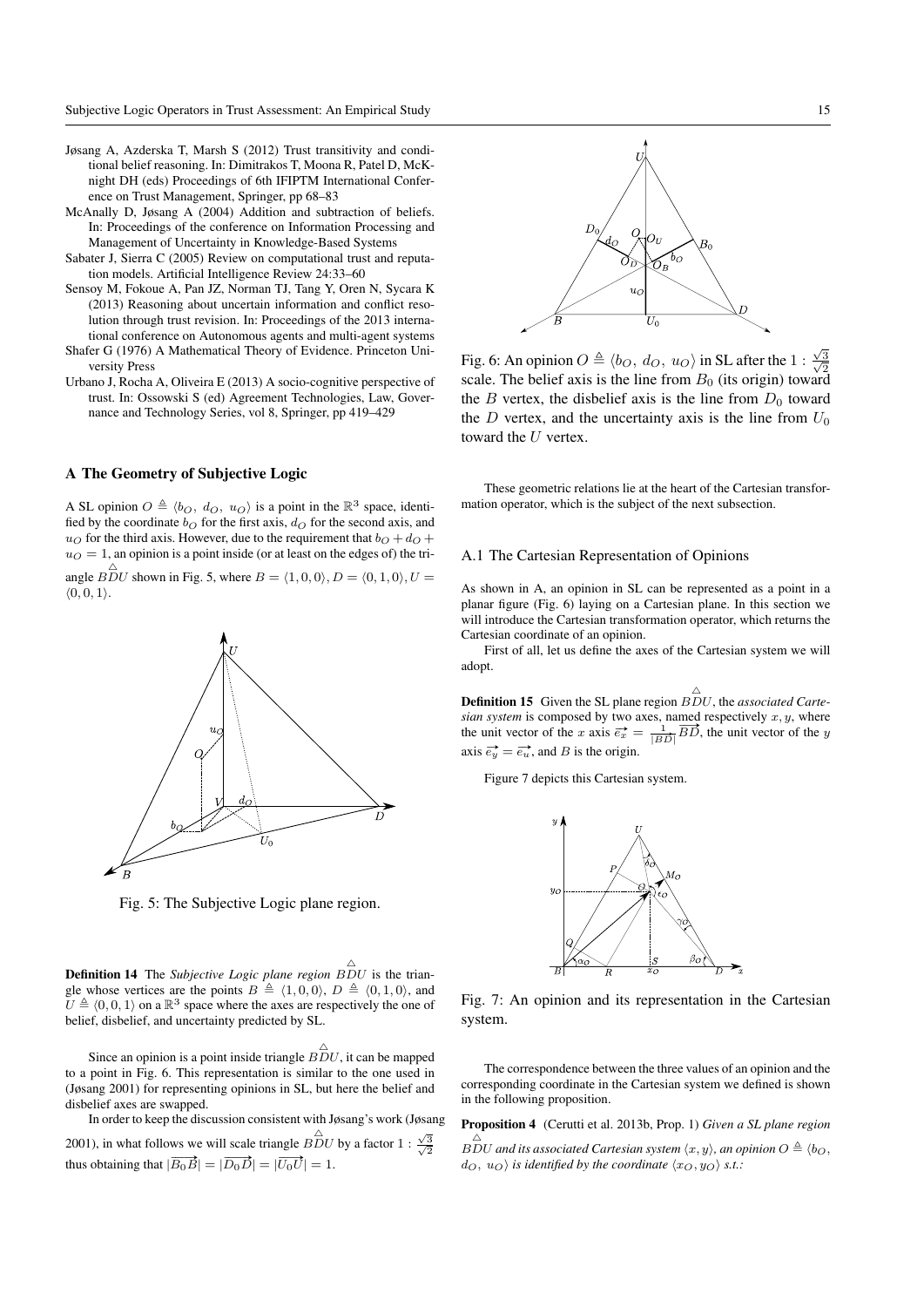$$
- x_O \triangleq \frac{d_O + u_O \cos(\frac{\pi}{3})}{\sin(\frac{\pi}{3})}
$$

$$
- y_O \triangleq u_O
$$

*Proof* Proving that  $y_O \triangleq u_O$  is trivial.

Let us focus on the first part of the proposition. Consider Figure [7.](#page-15-9) Given O, we note that the for the point P,  $\frac{1}{160}$ osition. Consider Figure 7.<br>  $\frac{1}{|PO|} \overrightarrow{PO} = \overrightarrow{e_b}$  (i.e.  $\overrightarrow{PO}$  is parallel to the disbelief axis) and  $\frac{1}{|B\vec{P}|}\overrightarrow{BP} = \frac{1}{|B\vec{U}|}\overrightarrow{BU}$  (i.e. *P* is on the line  $\overrightarrow{BP}$ , and therefore  $\angle_{BPO} = \frac{\pi}{2}$ . Then we must determine Q and R s.t.  $\overrightarrow{QR} = \overrightarrow{PO}$  and  $y_R = 0$ . By construction  $|\overrightarrow{PO}| = |\overrightarrow{QR}| = d_O$ ,  $\angle_{QRB} = \frac{\pi}{6}, \angle_{ORD} = \frac{\pi}{3}, \text{ and } x_Q \triangleq |\overrightarrow{BS}| = |\overrightarrow{BR}| + |\overrightarrow{RS}|, \text{ where}$  $|\overrightarrow{BR}| = \frac{d_O}{\sin(\frac{\pi}{3})}$ , and  $|\overrightarrow{RS}| = \frac{u_O}{\sin(\frac{\pi}{3})} \cos(\frac{\pi}{3})$ .

There are some notable elements of Fig. [7](#page-15-9) that we will repeatedly use below, and we therefore define them as follows:

- the angle  $\alpha_O$  determined by the x axis and the vector  $\overrightarrow{BO}$ ;
- the three angles  $(\gamma_O, \delta_O, \text{ and } \epsilon_O)$  of the triangle  $\overrightarrow{ODU}$ , namely the triangle determined by linking the point  $O$  with the vertex  $D$ and U through straight lines.

<span id="page-16-2"></span>**Definition 16** Given the SL plane region  $B\overset{\triangle}{D}U$ , given  $O = \langle b_O, d_O \rangle$  $u_O$  whose coordinates are  $\langle x_O, y_O \rangle$  where  $x_O \triangleq \frac{d_O + u_O \cos(\frac{\pi}{3})}{\sin(\frac{\pi}{3})}$  $\sin(\frac{\pi}{3})$ 3

and  $y_O \triangleq u_O$ , let us define and (via trivial trigonometric relations) compute the following.

$$
- \alpha_O \triangleq \angle_{OBD} =
$$
\n
$$
\begin{cases}\n0 & \text{if } b_O = 1 \\
\arctan\left(\frac{u_O \sin(\frac{\pi}{3})}{d_O + u_O \cos(\frac{\pi}{3})}\right) \text{ otherwise} \end{cases};
$$
\n
$$
- \beta_O \triangleq \angle_{ODB} =
$$
\n
$$
\begin{cases}\n\frac{\pi}{3} & \text{if } d_O = 1 \\
\arctan\left(\frac{u_O \sin(\frac{\pi}{3})}{1 - (d_O + u_O \cos(\frac{\pi}{3}))}\right) \text{ otherwise} \end{cases};
$$
\n
$$
- \gamma_O \triangleq \angle_{ODU} = \frac{\pi}{3} - \beta_O;
$$
\n
$$
- \delta_O \triangleq \angle_{OUD} =
$$
\n
$$
\begin{cases}\n\frac{b_O}{|\overline{OU}|}\right) \text{ otherwise} \end{cases};
$$
\n
$$
- \epsilon_O \triangleq \angle_{DOU} = \pi - \gamma_O - \delta_O;
$$
\nwhere  $|\overline{OU}| = \sqrt{\frac{1}{3}(1 + d_O - u_O)^2 + b_O^2}.$   
\nThe angle  $\alpha_O$  is called the *direction of O*. Equivalently, we can write  $\overline{BO}$  or  $\langle B, \alpha_O, |\overline{BO}|\rangle$ .

Finally, as an element of SL is bounded to have its three components between 0 and 1, we are also interested in determining the point  $M_O$  such that the vector  $\overrightarrow{BM_O}$  has the maximum magnitude given (a) the direction  $\alpha_O$  of an opinion O, and (b)  $M_O$  is a SL opinion. In other words, determining the magnitude of  $\overrightarrow{BM_O}$  will allow us to re-define the vector  $\overrightarrow{BO}$  as a fraction of  $\overrightarrow{BM_O}$ .

**Definition 17** Given the SL plane region  $B\overrightarrow{DU}$ , and  $O \triangleq \langle b_O, d_O \rangle$  $u_O$ ) whose coordinates are  $\langle x_O, y_O \rangle$  where  $x_O \triangleq \frac{d_O + u_O \cos(\frac{\pi}{3})}{\sin(\frac{\pi}{3})}$  $\sin(\frac{\pi}{3})$ and  $y_O \triangleq u_O$ , and  $\alpha_O \triangleq \angle_{OBD} = \arctan\left(\frac{u_O \sin(\frac{\pi}{3})}{\frac{1}{2} \cdot \frac{1}{2} \cdot \frac{1}{2} \cdot \frac{1}{2} \cdot \frac{1}{2} \cdot \frac{1}{2} \cdot \frac{1}{2} \cdot \frac{1}{2} \cdot \frac{1}{2} \cdot \frac{1}{2} \cdot \frac{1}{2} \cdot \frac{1}{2} \cdot \frac{1}{2} \cdot \frac{1}{2} \cdot \frac{1}{2} \cdot \frac{1}{2} \cdot \frac{1}{2} \cdot \frac{1}{2} \cdot \frac{1}{$  $d_O + u_O \cos(\frac{\pi}{3})$  $\bigg)$ ,

let us define  $M_O \triangleq \langle x_{M_O}, y_{M_O} \rangle$  as the intersection of the straight line passing for  $O$  and  $B$ , and the straight line passing for  $U$  and  $D$ , and thus define the following.

$$
- x_{M_O} \triangleq \frac{2 - y_O + \tan(\alpha_O) x_O}{\tan(\alpha_O) + \sqrt{3}};
$$
  

$$
- y_{M_O} \triangleq -\sqrt{3} x_{M_O} + 2.
$$

#### <span id="page-16-0"></span>B Proofs

**Proposition 1** *Given the two opinions*  $T = \langle b_T, d_T, u_T \rangle$  *and*  $C =$  $\langle b_C, d_C, u_C \rangle$ , and  $W = T \circ_n C$ , the naïve-discount of C by T, then:

<sup>i</sup>*.* <sup>W</sup> <sup>∈</sup> <sup>O</sup>*;*

- ii. if  $C = \langle 1, 0, 0 \rangle$ , then  $W = T$ , i.e. requirement  $\mathbf{rd}_1$ ;
- *iii. if*  $C = \langle 0, 0, 1 \rangle$ *, then*  $W = C$ *, i.e. requirement*  $rd_2$ *;*
- iv.  $b_W \leq b_T$ , *i.e. requirement* **rd<sub>3</sub>**.

#### *Proof*

i. Let us prove that  $0 \le b_W \le 1$ ,  $0 \le d_W \le 1$ ,  $0 \le u_W \le 1$ . To prove that  $b_W \geq 0$ ,  $d_W \geq 0$ , and  $u_W \geq 0$  is trivial since C and T are opinions.

 $b_W = b_C \cdot b_T \leq 1$  is immediate since C and T are opinions.

 $d_W = b \cdot d_T + d_C \leq 1$  can be rewritten as  $d_T \leq 1 + \frac{u_C}{b_C}$  if  $b_C \neq 0$ , or  $d_C \leq 1$  otherwise. Both in-equations are verified since C and T are opinions.

 $u_W = b \cdot u_T + u_C \leq 1$  can be rewritten as  $d_T \leq 1 + \frac{d_C}{b_C}$  if  $b_C \neq 0$ , or  $u_C \leq 1$  otherwise. Both in-equations are verified since C and T are opinions.

Finally,  $b_W + d_W + u_W = b_C (b_T + d_T + u_T) + d_C + u_C = 1$ ii. Given  $C = \langle 1, 0, 0 \rangle$ ,  $W = T \circ_n C$  is such that:

$$
-b_W = b_C \cdot b_T = b_T;
$$

$$
-d_W = b_C \cdot d_T + d_C = d_T;
$$

 $- u_W = b_C \cdot u_T + u_C = u_T.$ 

iii. Given  $C = \langle 0, 0, 1 \rangle$ ,  $W = T \circ_n C$  is such that:

$$
-b_W = b_C \cdot b_T = 0 = b_C;
$$

$$
-d_W = b_C \cdot d_T + d_C = d_C;
$$

$$
-u_W = b_C \cdot u_T + u_C = u_C.
$$

iv. By contradiction,  $b_W = b_C \cdot b_T > b_T$  leads to  $b_C > 1$ , which is impossible.

**Proposition 2** *Given an opinion*  $T = \langle b_T, d_T, u_T \rangle$ *, and its Cartesian representation, the four-sided figure*  $PQDU$  *represents*  $\mathbb{O}_T$ *, where:* 

$$
- P \triangleq \langle b_T, 0, 1 - b_T \rangle; \text{ and}
$$
  

$$
- Q \triangleq \langle b_T, 1 - b_T, 0 \rangle.
$$

*Proof* By Definition [8,](#page-6-5)  $\mathbb{O}_T = \{X \in \mathbb{O} | b_X \leq b_T\}$ . From Prop. [4,](#page-15-10)

$$
b_X \le b_T
$$
  
\n
$$
y_X \ge \sqrt{3}x_X + 2(1 - b_T)
$$
  
\n
$$
u_X \ge 1 - d_X - b_T
$$

Therefore:

– if  $d_X = 0$ ,  $u_X \ge 1 - b_T$  (limit case  $\langle b_T, 0, 1 - b_T \rangle$ ; – if  $u_X = 0$ ,  $d_X \ge 1 - b_T$  (limit case  $\langle b_T, 1 - b_T, 0 \rangle = Q$ ). □

**Theorem 1** Given  $T = \langle b_T, d_T, u_T \rangle$ ,  $C = \langle b_C, d_C, u_C \rangle$ , and  $W = T \overline{\circ_{\alpha_{C'}} C}$ , then:

*i.*  $W = \langle b_W, d_W, u_W \rangle$  *is an opinion*; *ii. if*  $C = \langle 1, 0, 0 \rangle$ *, then*  $W = T$ *; iii. if*  $C = \langle 0, 0, 1 \rangle$ *, then*  $W = C$ *; iv.*  $b_W \leq b_T$ .

*Proof* Proving the thesis in the limit case is trivial. In the following we will assume, without loss of generality, that  $\alpha_{C'} \neq \frac{\pi}{2}, \alpha_{C'} \neq -\frac{\pi}{3}$ ,  $\alpha_{C'} \neq \frac{2}{3}\pi.$ 

<span id="page-16-1"></span>*(i.)*  $W = \langle b_W, d_W, u_W \rangle$  must respect

$$
u_W + d_W \le 1\tag{1}
$$